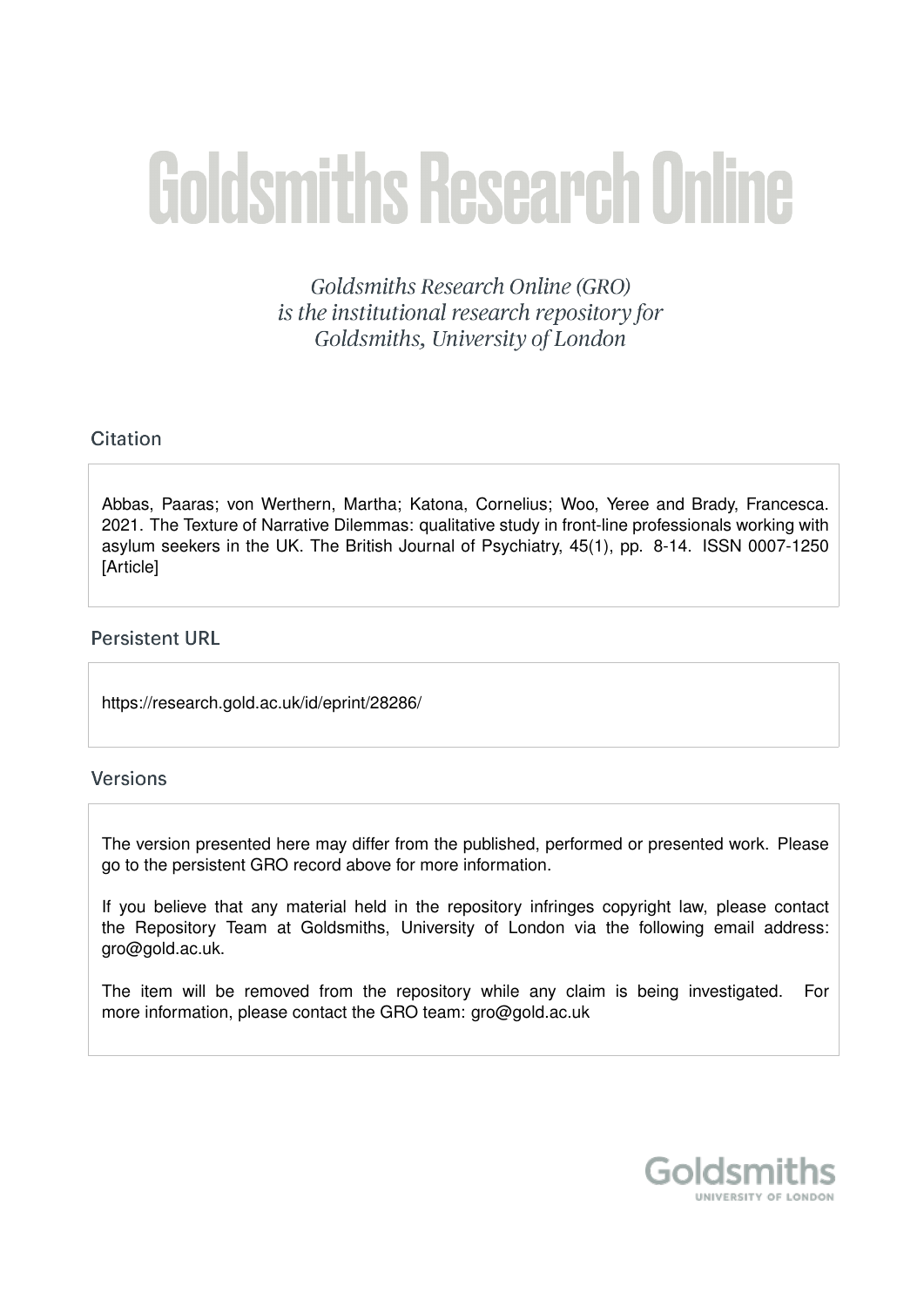Title:

The Texture of Narrative Dilemmas: A qualitative study in frontline professionals working with asylum seekers in the UK

## **ABSTRACT**

#### **Background**

Asylum seekers are required to narrate past experiences to the UK Home Office, doctors, lawyers, and psychologists as part of their claims for international protection. The Home Office often cites perceived inconsistencies in asylum interviews as grounds for refusal of their claims. A number of processes affect asylum seekers' abilities to narrate past experiences fully to the professionals interviewing them. The dilemmas around disclosure that asylum seekers face have received little attention to date.

#### **Aims**

To explore the perspectives of UK-based medico-legal report-writing doctors, lawyers and psychologists whose work involves eliciting narratives from asylum seekers on the processes that affect asylum seekers' abilities to disclose sensitive personal information in interview settings.

#### **Methods**

Eighteen professionals participated in semi-structured interviews in individual or focus group settings, to discuss, from their perspectives of extensive collective professional experience, the narrative dilemmas experienced by asylum seekers with whom they have worked.

## **Results**

Professionals identified a number of processes that make disclosure of personal information difficult for asylum seekers. These included asylum seekers' lack of trust towards professionals conducting the interview, unclear ideas around pertinence of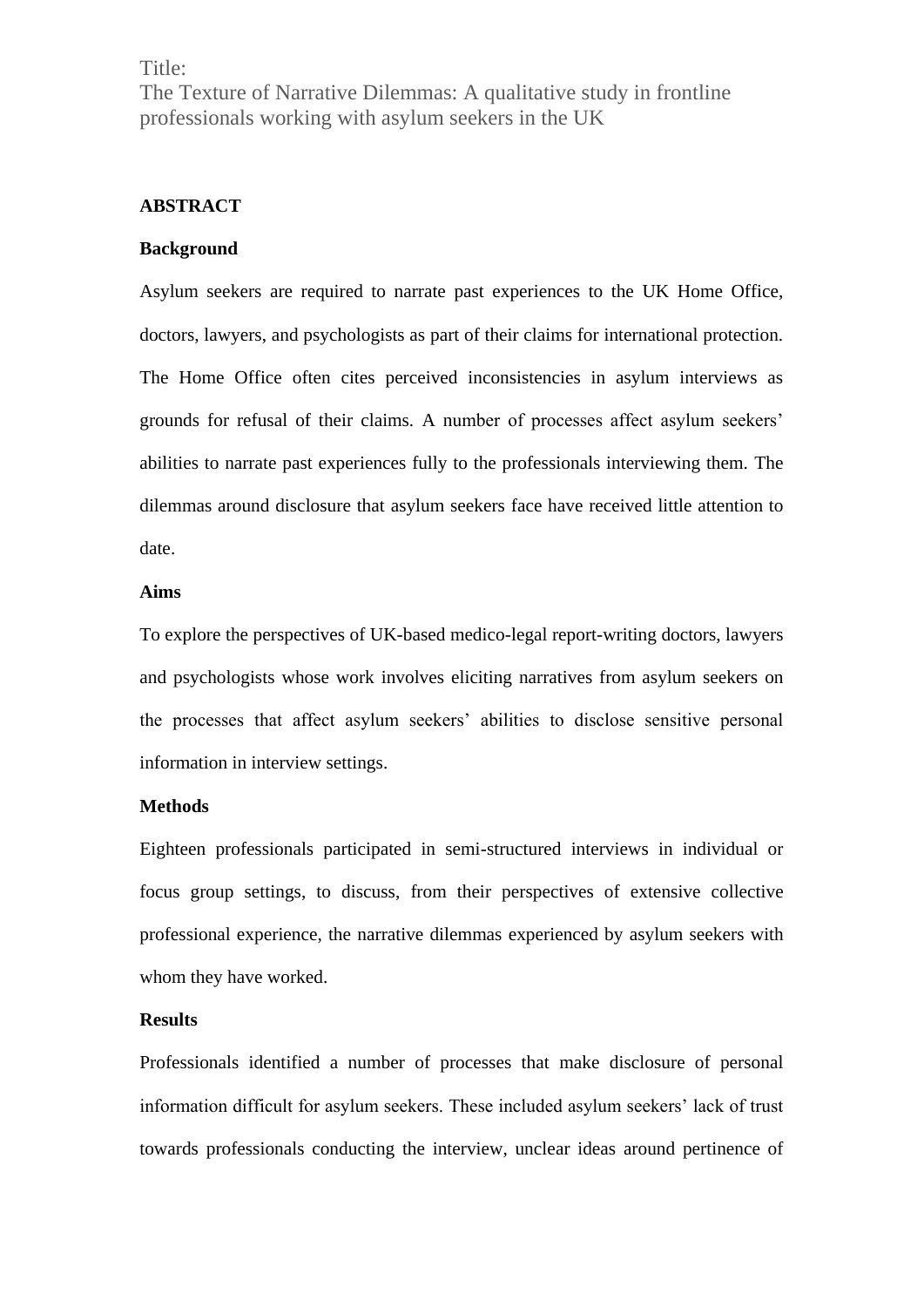information for interviewers, feelings of fear, shame and guilt related to suspicions around collusions between UK and their country-of-origin's authorities, sexual trauma, and occasionally their own involvement or collusion in crimes against others.

#### **Conclusions**

Recommendations on how to improve the interview environment to encourage disclosure have important implications for future research and policy initiatives.

#### **BODY OF TEXT**

#### **INTRODUCTION**

The United Kingdom, as a signatory to the 1951 United Nations Convention and Protocol Relating to the Status of Refugees, has an obligation to consider applications from individuals fleeing persecution in their countries of origin<sup>1</sup>. The UK Home Office assesses applications through initial and substantive interviews with asylum seekers, who are expected to narrate their past experiences to demonstrate their reasons for seeking asylum. The United Nations High Commissioner for Refugees defines an asylum seeker as 'someone whose request for sanctuary has yet to be processed<sup>'2</sup>. A refugee is defined as 'someone who is unable or unwilling to return to their country of origin owing to a well-founded fear of being persecuted for reasons of race, religion, nationality, membership of a particular social group or political opinion' according to the 1951 Refugee Convention<sup>1</sup>. In the year ending June 2018, the UK Home Office received 27,044 applications for international protection and granted 14,308 of them<sup>3</sup>. The Home Office sometimes rejects asylum claims based on perceived inconsistencies in asylum seekers' accounts of their past experiences<sup>4</sup>. Asylum seekers may have to narrate these experiences to other professionals, including asylum tribunal judges (when rejected asylum claims are subject to appeal),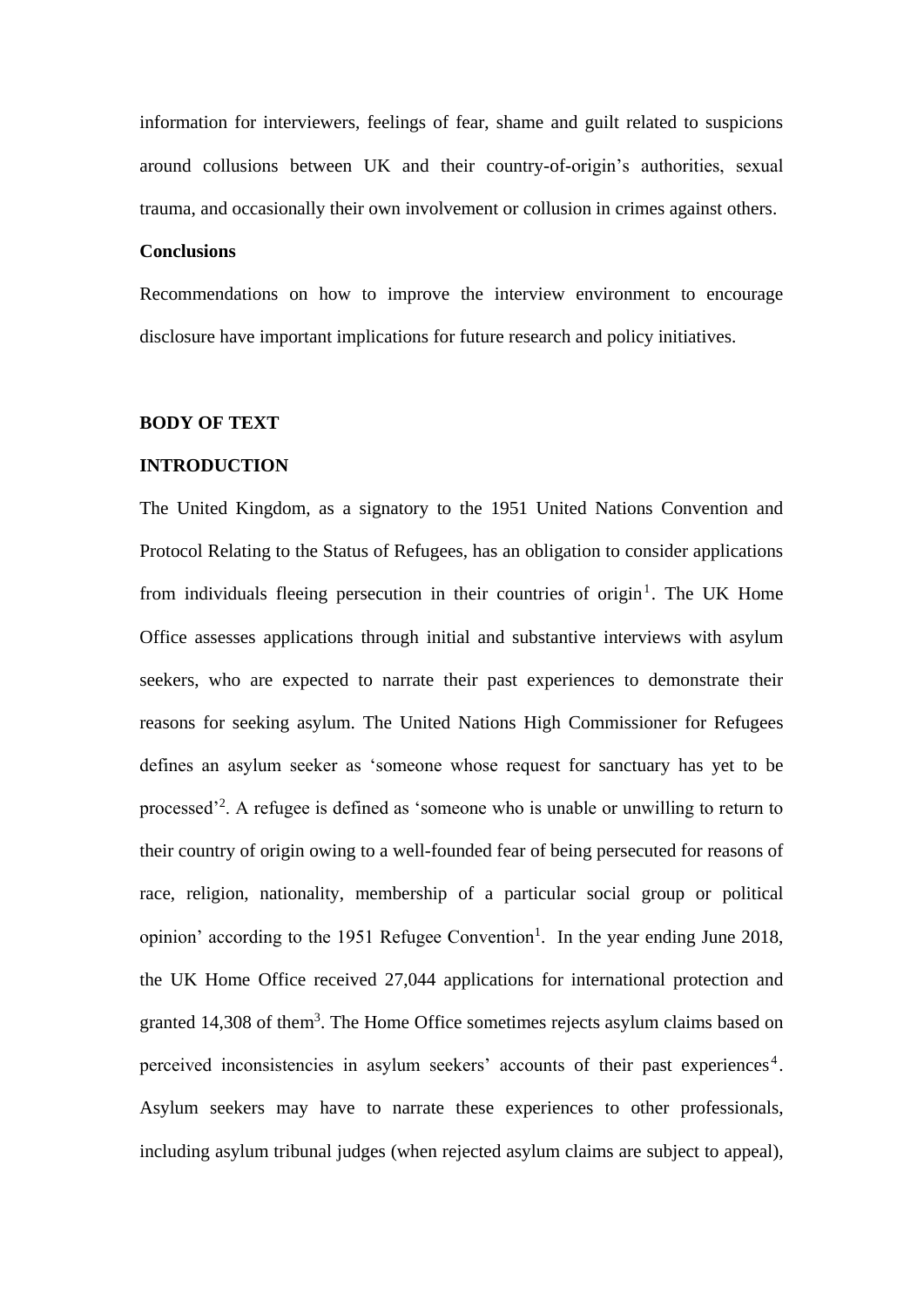medico-legal report-writing doctors and psychologists (for forensic reports to provide medical evidence in regards to the person's asylum claim), legal professionals (for witness statements) and psychologists and other therapists (for the treatment of mental health problems).

Asylum seekers' abilities to disclose information about their past experiences may be affected by various psychological and cultural factors, particularly where there is a history of trauma. Studies on resettled refugees indicate that asylum seekers who have sustained multiple traumas in the past often report high levels of post-traumatic stress disorder (PTSD) and depression<sup>56</sup>. It is well documented that asylum seekers who have had many traumatic experiences will avoid disclosing such memories<sup>7</sup>. Research suggests that external factors such as the interview room setting and the behaviour of Home Office officials can serve as triggers for traumatic memories<sup>8</sup>. Currently, little is known about the range of dilemmas faced by asylum seekers when making decisions about the content of their narrated accounts, such as omitting or altering information, sometimes on the instructions or influence from other people<sup>9</sup>. Professionals working with asylums seekers offer a unique vantage point to guide an exploratory study of these dilemmas, as they are able refer to their extensive professional experience with a variety of asylum seekers. A small sample of individuals with refugee status were interviewed separately about dilemmas they experienced when narrating their past experiences to professionals. This constitutes a complementary but study which is currently being prepared for submission.

## **METHOD**

#### **Participants**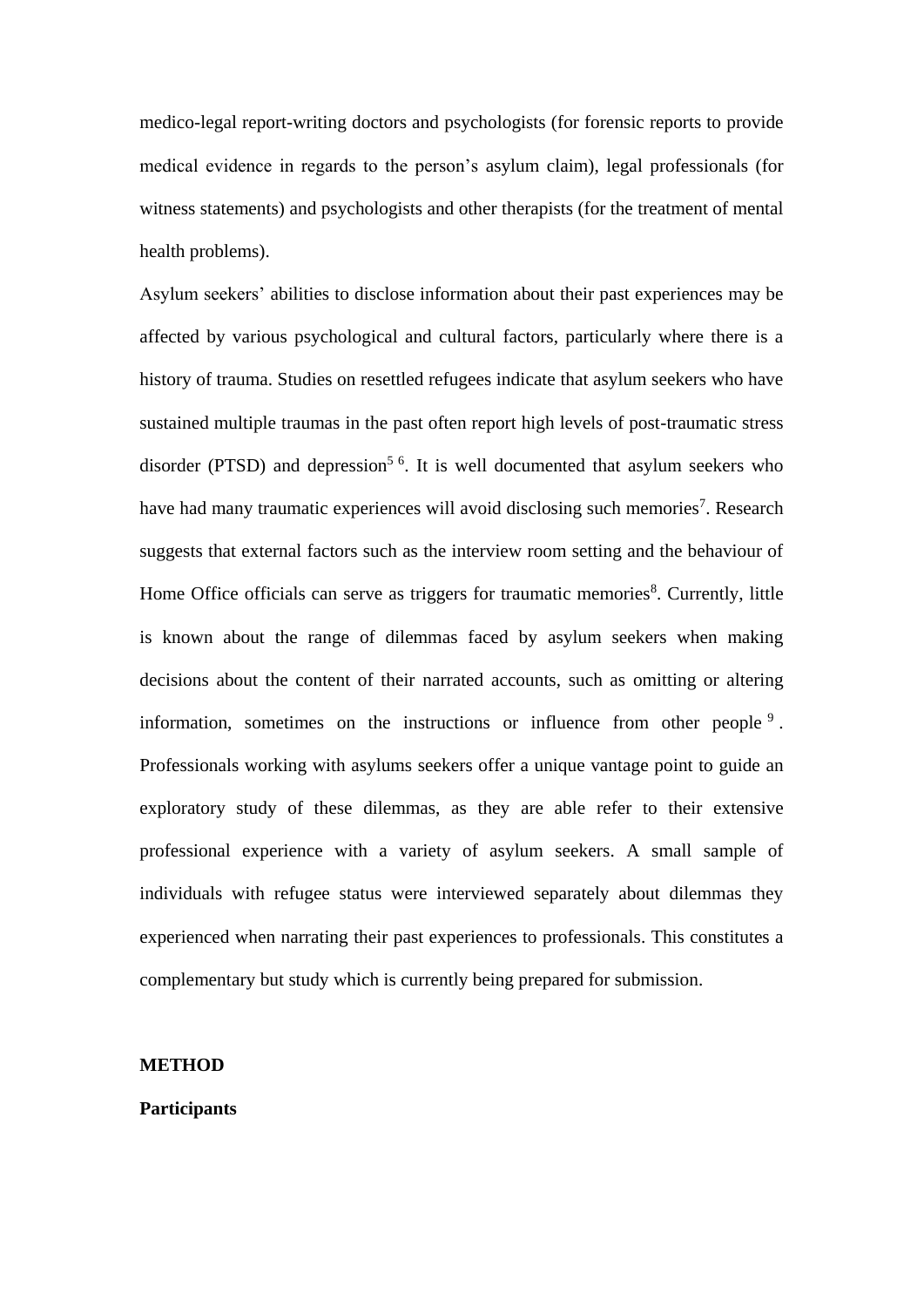Eighteen professionals were recruited from fourteen different organizations that provide clinical and legal support to asylum seekers in England. The research study was advertised through direct email outreach requesting interviews with individuals whose work involves eliciting accounts from asylum seekers. Organizations were identified using chain sampling based on existing professional connections. Current and former Home Office decision makers were also invited to participate, but no individuals accepted the opportunity to do so.

Written informed consent was obtained from all participants. The authors assert that all procedures contributing to this work comply with the ethical standards of the relevant national and institutional committees on human experimentation and with the Helsinki Declaration of 1975, as revised in 2008. All procedures were approved by the University College London ethics committee (reference 8133/003).

#### **Data collection**

Data was collected between July and December 2017 through face-to-face interviews, conducted either individually or as focus group interviews. Three professionally homogenous groups of doctors or lawyers were interviewed in a focus group discussion format. Table one demonstrates the distribution of professionals. Focus group discussions were chosen as an appropriate method of data collection for a feasibility study because of their inherent 'dynamic quality of group interaction'<sup>10</sup>. Three therapists were interviewed individually due to practical constraints.

## TABLE ONE HERE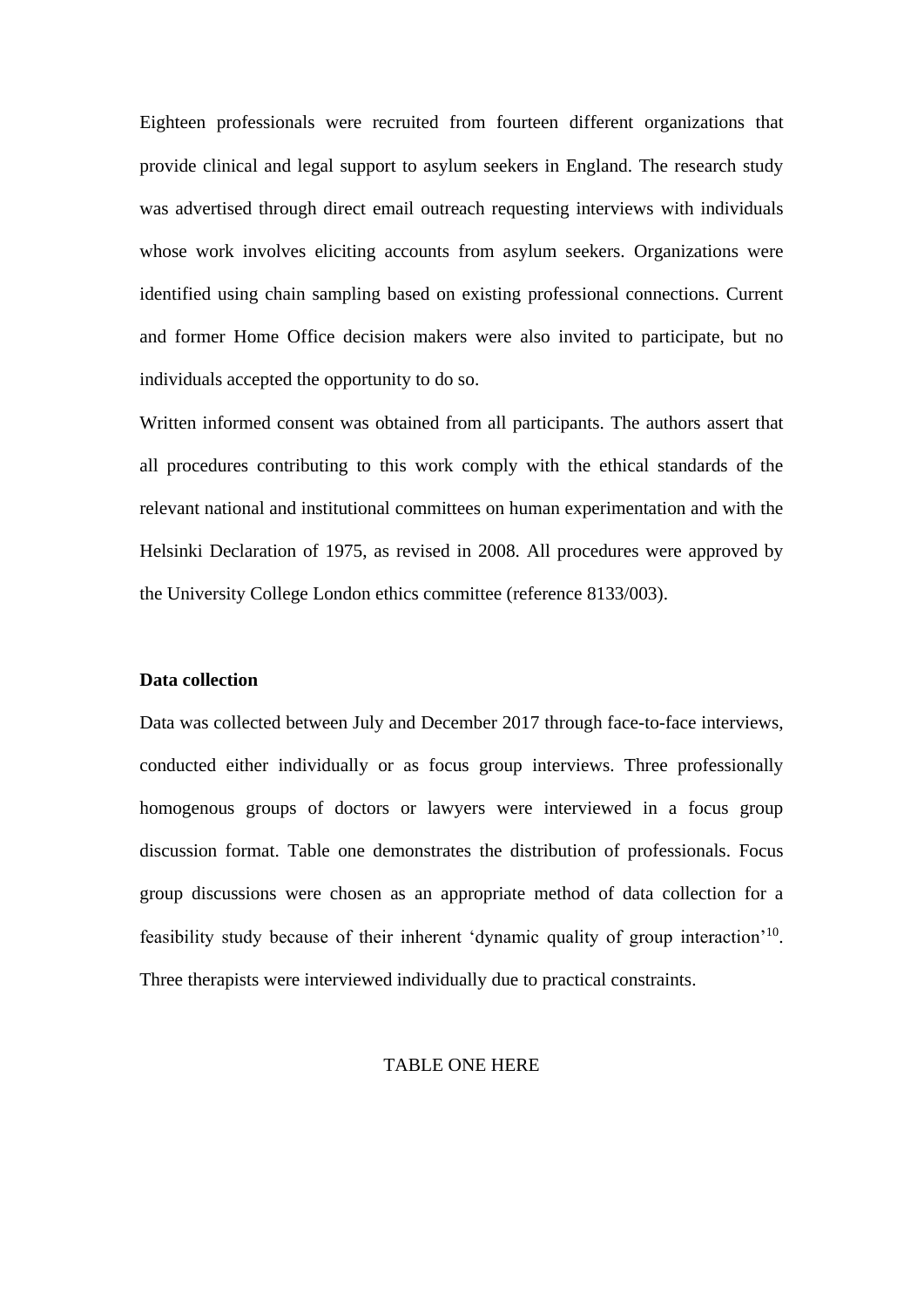Semi-structured interviews containing open-ended questions were conducted. The authors of this paper designed the interview schedule collaboratively, with input from a small team of psychologists and lawyers with critical insights into the impact of credibility concerns inherent to the UK's asylum adjudication on asylum narratives. It was structured to encourage professionals to reflect on how asylum seekers they worked with experienced the process of narrating past experiences.

Example questions included:

- 1. Have you experienced situations where your client's stories evolved or changed over time?
- 2. In what ways have these stories changed?
- 3. What do you think is the impact of the location in which asylum seekers are talking to professionals, such as yourselves, and/or the presence of an interpreter, on the type of story that they are able to share?
- 4. Are there any causes that you might be able to attribute to late disclosure of additional or changed information, based on your experiences?
- 5. Do you think it's difficult for all asylum seekers to talk about what's happened to them in their past, or more for certain asylum seekers compared to others?

#### **Data analysis**

Interviews were recorded and transcribed verbatim. A thematic analysis approach was used to identify patterns of experiences of different professionals and across the interviews<sup>11</sup>. The dataset was double-coded by one author  $(P.A.)$  who collected the data and another (M.V.W) who was not familiar with the content of the interviews prior to coding. The entire dataset was coded descriptively and key themes were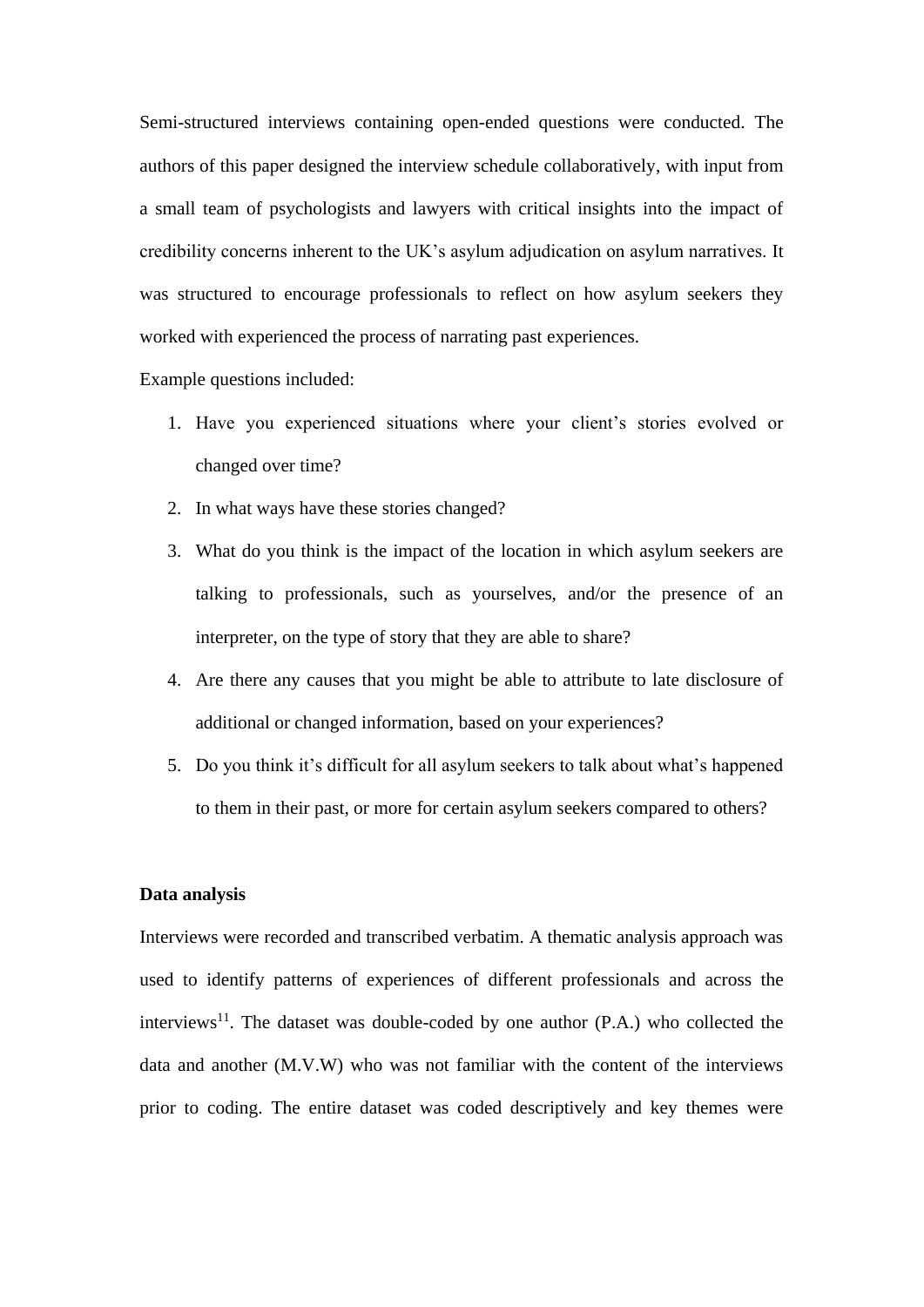identified that were evident across the dataset. Two research questions drove decisions about the "keyness" of a theme $12$ .

The authors collaboratively interpreted codes and themes in the data. A third author (Y.W.) inputted the data into Nvivo version 10. The research team were cognisant of the theoretical framing that drove the interview schedules, and their own analytical skillset that informed the coding. Following Braun and Clarke's reflexive thematic analysis approach, the research team focused on 'reflexive and thoughtful engagement with their data<sup>'13</sup>.

- 1) What are the dilemmas faced by asylum seekers when narrating their past experiences to different professionals, as understood by professionals who work with them?
- 2) What factors may inhibit an open discussion of the past experiences that asylum seekers are required to narrate in their claim?

The richness of the data is demonstrated in the results section through the use of quotes from the dataset that illustrate the key themes in the data.

## **RESULTS**

The four main themes of processes influencing asylum seekers' narratives that emerged from the interviews are reported here. These are:

- 1) Omission of information as a narrative dilemma
- 2) Alteration of information as a narrative dilemma
- 3) Embellishment of information as a narrative dilemma
- 4) Impact of trauma on disclosure.

The term 'narrative dilemmas' refers to the dilemmas experienced by asylum seekers when narrating their past experiences to professionals interviewed for this research.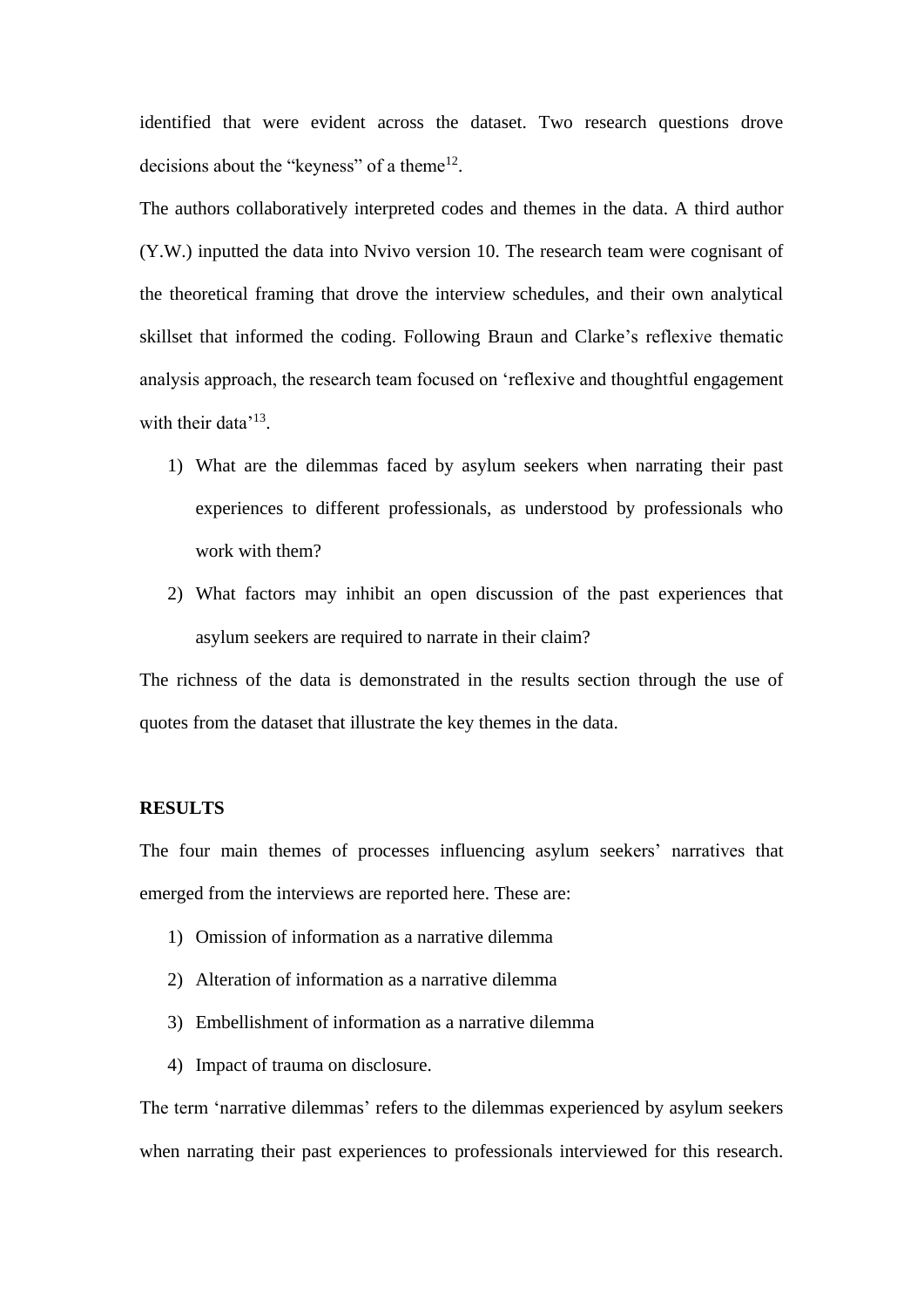Other issues that emerged from the data included the impact of individual identity and interview environment on disclosure. These are addressed in the discussion section.

#### **Omission of information as a narrative dilemma**

The majority of participants revealed that they had worked with asylum seekers who omitted a piece of information at least once during their claim for asylum. A medicolegal report-writing doctor presented the example of an asylum seeker who had been imprisoned in a police station and jail, and refused to divulge details of her experiences in the police station. In his opinion:

*'This wasn't that she didn't remember. She clearly did. It was much more of a conscious choice of choosing not to re-engage with something that she knew she would find distressing. And there was a sort of moral component to it that she felt she didn't want to be defined by what had happened' (P2, Psychiatrist, Male).*

Participants described situations in which asylum seekers they worked with did not volunteer information. These included when the information was of a sensitive nature such as sexual trauma, if they were unclear about the pertinence of a piece of information for the interviewer, or when they were asked a direct question in one interview but not in another.

Participants expressed the collective view that asylum seekers who had perpetrated acts of betrayal or violence often did not disclose these experiences in the first interview or meeting with a professional. This was also the case for experiences of sexual violence (particularly for men). Participants attributed this to feelings of guilt, shame and stigma as well as lack of trust in the professional. Participants reflected that that asylum seekers sometimes omitted information due to fear of repercussions from people who exercised control over them such as human traffickers, or state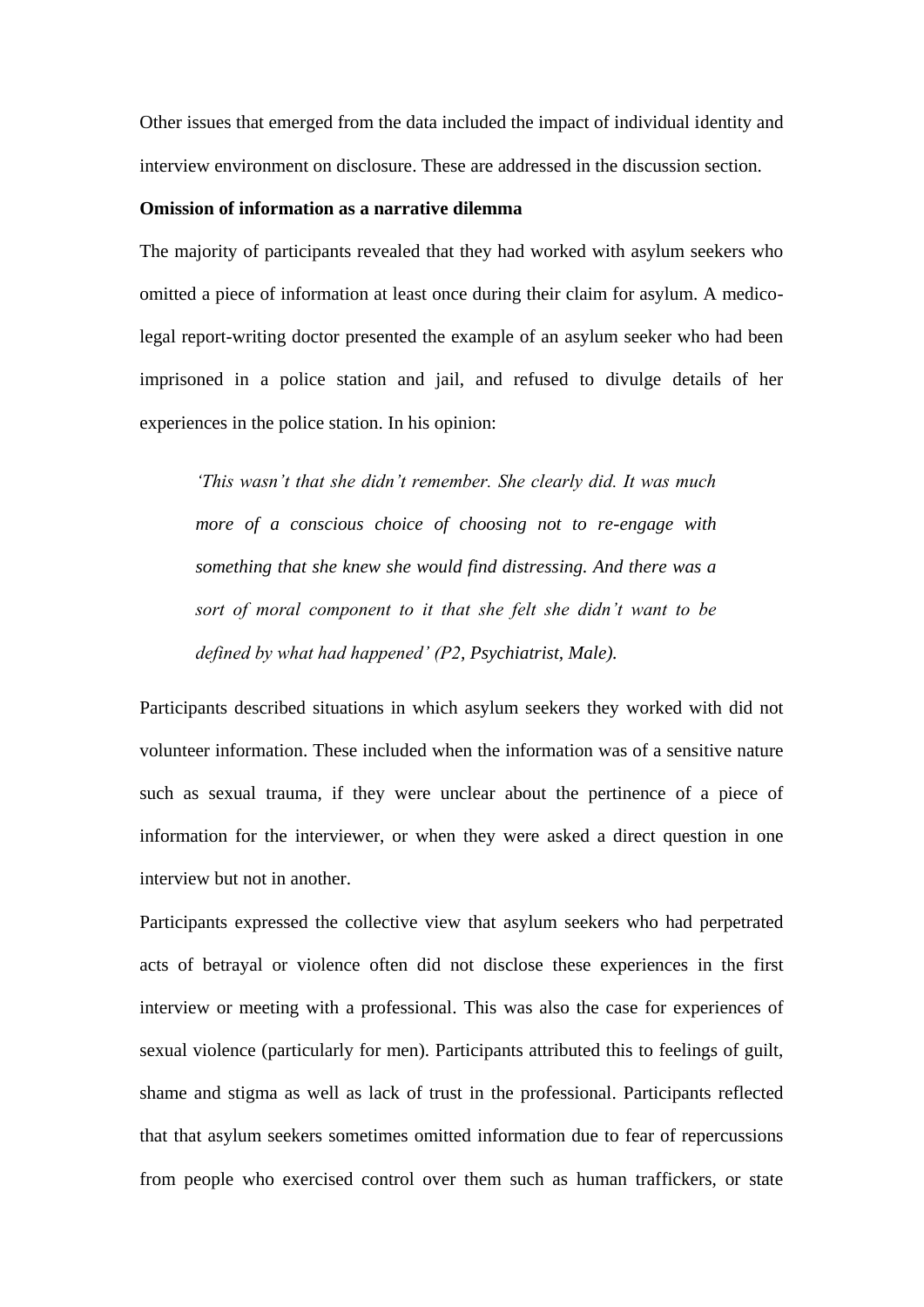authorities in their countries of origin whom they sometimes suspected of colluding with UK state authorities. According to participants, asylum seekers they worked with may doubt the confidential nature of interviews with UK professionals, and as a result omit information.

#### **Alteration of information as a narrative dilemma**

Participants shared a common experience that the asylum narratives they heard from their clients were altered over time. This often included delayed disclosure of some aspects of asylum seekers' past experiences. Information disclosed later would replace information that had been omitted as mentioned above, or fabricated for reasons discussed below. Participants were of the opinion that asylum seekers sometimes disclosed more new information in the setting of an increasingly trusting relationship with the interviewer over time, on advice of a friend or family, in response to changing levels of stigma in the community, or in situations of external pressure such as being under oath in court.

Participants shared a variety of changed narratives that they had observed in their professional experience, from minor details such as changes of dates to the disclosure of new significant traumatic events, such as rape. Examples reported included asylum seekers who said they escaped their country of origin in a specific month and then later changed it to another because they could recall the season but not the dates. In addition, they recounted incidents where some asylum seekers claimed that they entered the country later than they had, based on advice from friends to conceal the number of years spent undocumented before claiming asylum for fear that their claims would be refused on that basis.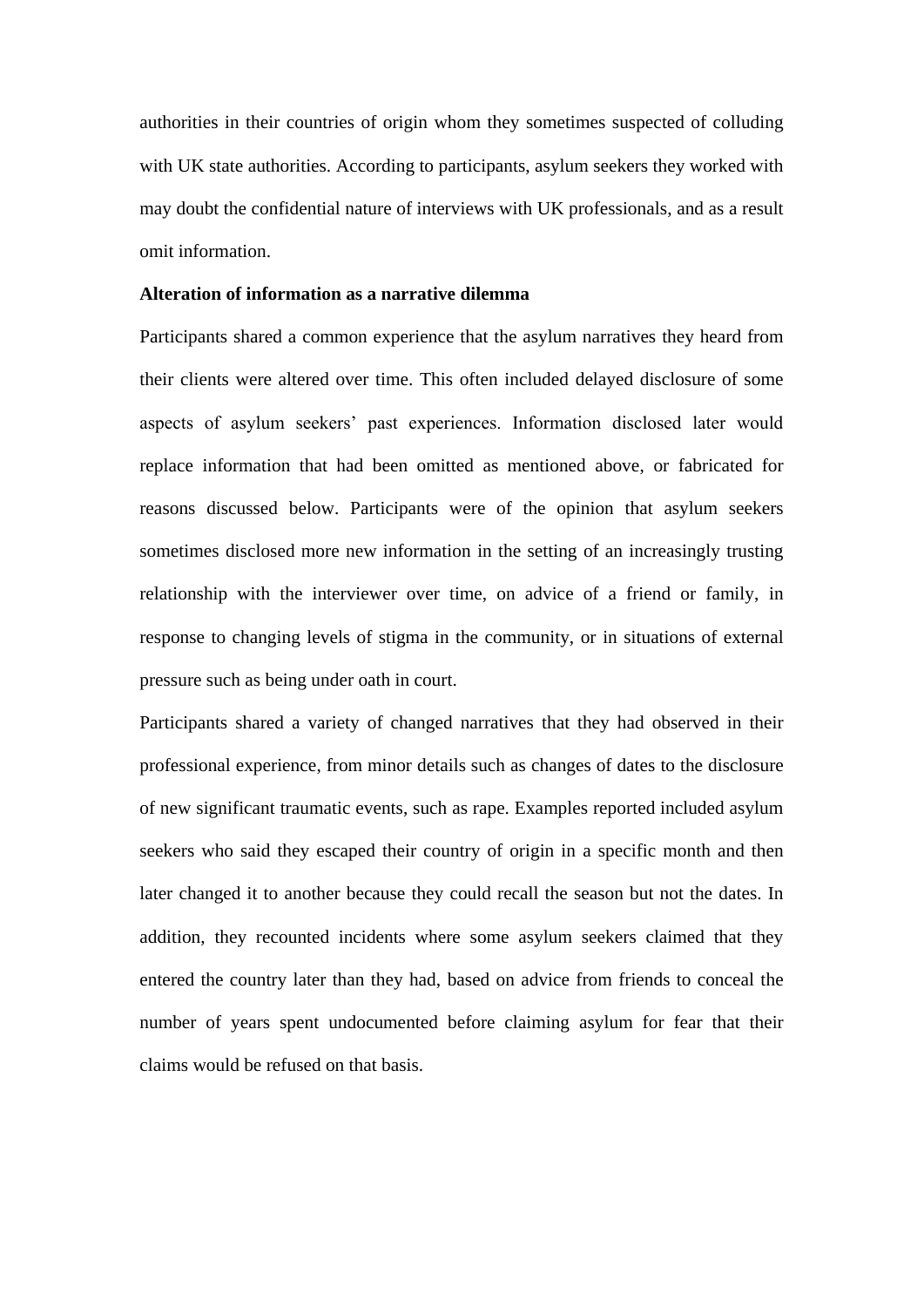A doctor interviewed an asylum seeker who, according to previous interview records, had allegedly been trafficked directly to the UK. However, she later disclosed that she had, in fact, been trafficked to a different country and had subsequently escaped and paid a smuggler to enter the UK. She had fabricated that part of her claim based on the advice of a friend.

A lawyer reported that he had seen many asylum seekers who had downplayed their membership of anti-government groups, based on unfounded warnings from others that asylum claims from members of such proscribed organizations would like be refused.

A male asylum seeker who had divulged information about a rape to the doctor preparing his medico-legal report called the doctor years later to have his account of this significant event redacted. He denied having ever mentioned it and wanted his statement altered, despite the doctor's records clearly documenting his previous account of the rape. The doctor attributed this to a wish to take control of the recollection of a past experience in which control had been taken away from him.

It was the common experience of participants that survivors of human trafficking were given information by their traffickers, such as names of locations they had crossed in order to reach the UK, and that they had believed this information and repeated it in their interviews. Some survivors of trafficking had been specifically instructed to tell a fabricated story and complied because of threats, or due to the power they perceived their trafficker to have over them. For example, several participants gave examples of traffickers who subject individuals to 'juju' rituals exploiting their spiritual beliefs<sup>14</sup>, in order that the individual feels 'bound' to the trafficker, and compelled to comply with their demands for fear of (often lifethreatening) reprisals against themselves or loved ones.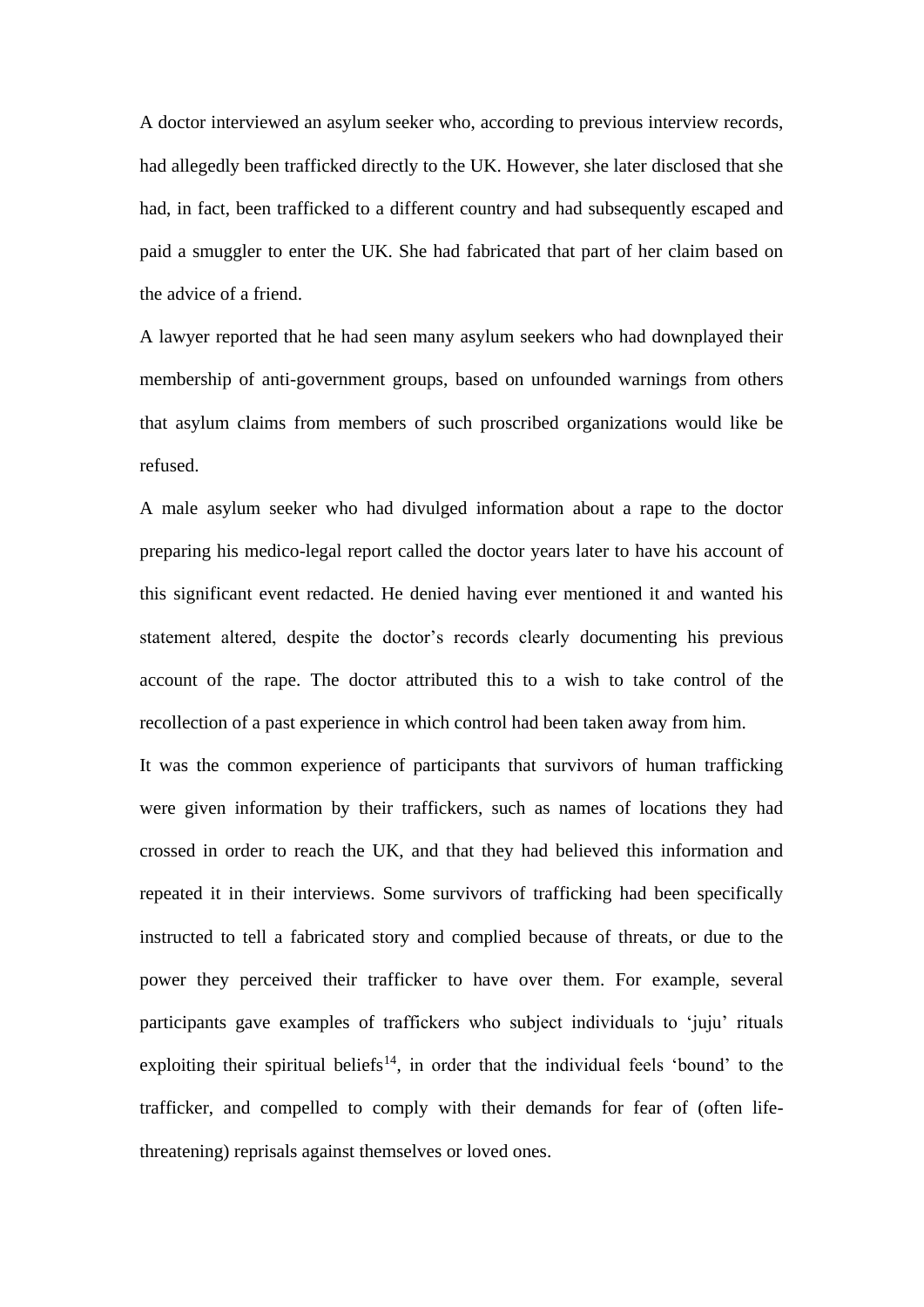*'I certainly have seen a number of victims of trafficking who are told that if they don't cooperate – for example, if they don't cooperate with the full story, which the trafficker has given them - then the trafficker will do the same thing to their younger sister as they did to them' (P2, Psychiatrist, Male).*

A medico-legal report-writing doctor had worked with an asylum seeker who drastically changed her narratives. He thought this was because the asylum seeker's abuser was present at the first interview, and had acted as an interpreter for her, and had controlled what was told to the doctor.

A further medico-legal report-writing doctor who visited asylum seekers in detention recalled receiving a phone call from an asylum seeker the day after the examination. The doctor reported that this asylum seeker had shared their decision to disclose new information that she had previously withheld about the sexual violence she had endured, after seeking the advice of a friend. Participant 6 explained:

> *'With the minor details or changes in dates, and things, I would say that's memory. With more significant, kind of, omissions, I guess, I would say it's normally trust.' (P6, Psychologists, Female)*

Participants were of the opinion that sometimes the asylum seekers they worked with lied to protect the lives of others. Others who identified with their abusers may have wanted to protect the abusers and change their narratives accordingly.

#### **Embellishment of information as a narrative dilemma**

A medico-legal report-writing doctor had seen a survivor of a 'blood feud' who had embellished his past experiences by fabricating that he was an only child. While in the survivor's view this 'would make my story stronger', according to the doctor, it had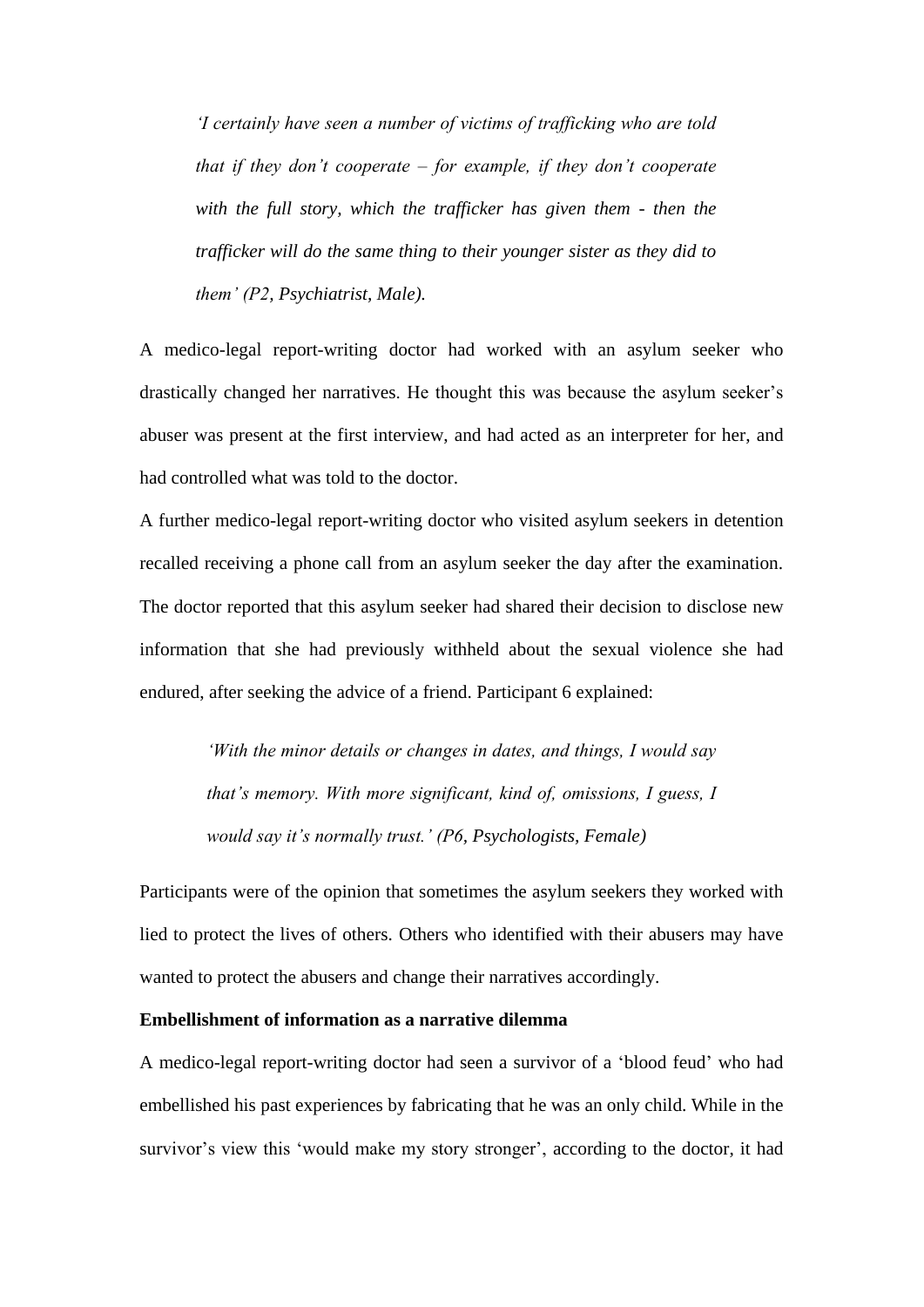the opposite effect when it was uncovered. Similarly, a lawyer shared his experience of what he viewed to be a recent trend:

*'We see a lot of these [nationality redacted] boys, they come from a background of very limited education, shepherds, and then have an experience of living in a conflict zone, domestic violence, their father's been murdered in front of them, and then maybe they've decided to add on a torture story because somebody's told them that won't get you asylum and you need to have been tortured [to get asylum]. Maybe they have been and maybe they haven't, but a whole lot of other bad stuff has happened to them.' (P15, Psychologist, Female)*

Psychologist participants explained that often when asylum seekers embellished their symptoms, there were likely clinical explanations for their behaviour, for example the individual attempting to get help for their unmet needs.

*'The things she was presenting with were not consistent with any formal diagnosis…however, she desperately wanted to get her needs met but it was almost as though she'd heard other people had done it so therefore she put that into the pot to be sure that I would recognize that she needed help. That's how I interpreted it, actually' (P13, Doctor, Female).*

#### **Impact of trauma on disclosure**

Participants reported that in some situations they interpreted the silence of an asylum seeker as indicative of the most severe parts of their traumatic history. Participants thought this inability to verbalise such experiences highlighted the effects of sustained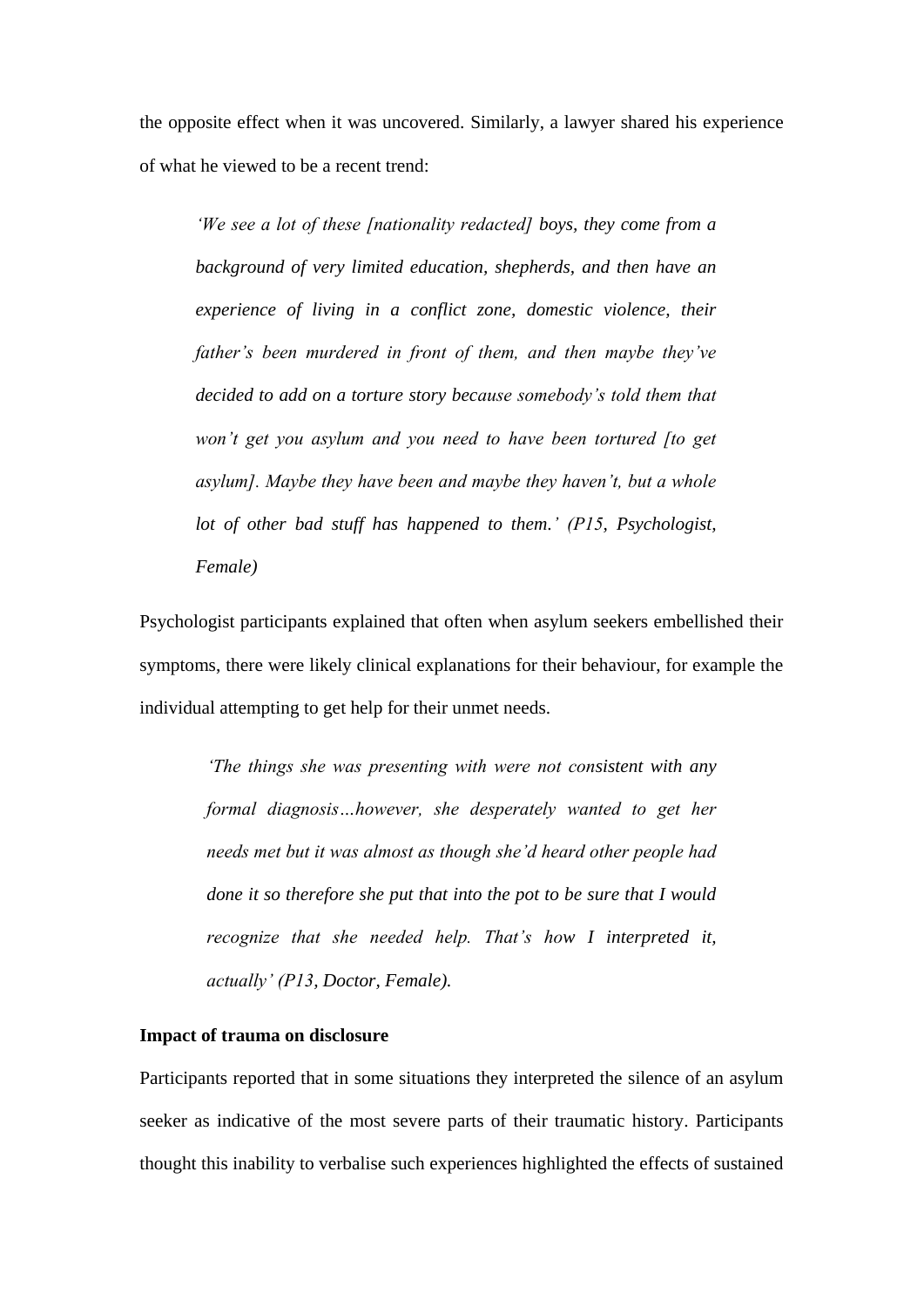periods of intimidation and subordination on survivors of trafficking and/or servitude and torture, such as the inability to develop an identity or narrative of their own. Sexual trauma, linked to feelings of embarrassment, shame and humiliation, was cited as one of the most difficult experiences for asylum seekers to disclose. Participants attributed this to fears of social stigma and resultant social exclusion. Participants reflected on their interactions with asylum seekers who they thought did not selfidentify as victims of abuse, and expressed the opinion that the skewed selfperception of some asylum seekers affected how they presented certain experiences to their interviewers. This was particularly the case with victims of childhood abuse, according to participants, who may not have understood their experiences as constituting abuse, and had fragmented memories of their past. Childhood trauma was explained as having particularly prolonged and longstanding effects on individuals, influencing their ability to disclose such events, and seen potentially leading to intensified symptoms of Post-Traumatic Stress Disorder (PTSD). Re-experiencing phenomena and avoidant behaviours are core symptoms of PTSD<sup>15</sup>. All participants spoke about the 'fragmentation' of memories that can occur in PTSD, which can lead to 'gaps' in the individual's narrated history, which in turn can lead to 'inconsistent'  $accounts<sup>16</sup>$ .

Participants across all interviews also spoke about their assessements of the impact of dissociation on the asylum seekers' ability to disclose a full and complete history. Some shared experiences where individuals had appeared to them to lose awareness of their surroundings and their sense of self, inevitably resulting to a lack of clarity or coherence in the narrative. Participants also analysed individuals' desire to avoid thinking about the traumatic memories, as manifesting itself by avoiding talking and thinking about the traumatic event, and avoiding external reminders of the traumatic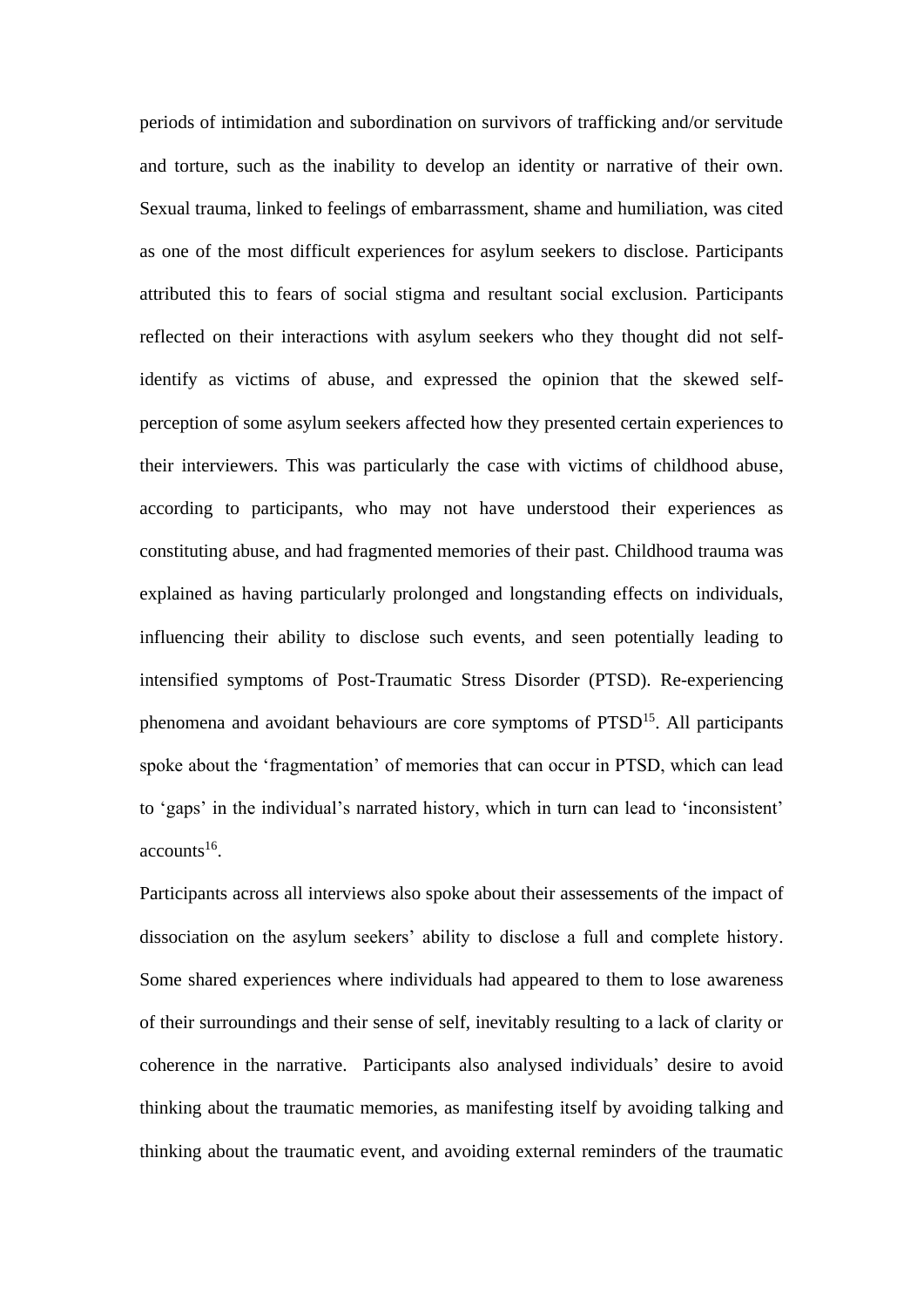event, which complicated disclosure. For example, a participant shared her experience that clients often use vague expressions and euphemisms when talking about traumatic experiences instead of clearly disclosing a description of the sexual experiences.

> *'People use vague terms as part of their PTSD defence and avoidance, about "them" or "that man", "those people" or "the work".' (P15, Psychologist, Female)*

All professionals detailed a myriad of body language indicators of distress, including restlessness, reddening eyes, crying, movement of jaw muscles, hyperventilation, and body clutching, as well as other PTSD symptoms described above. Participants continually underlined the importance of non-verbal cues in their professional roles in order to provide corroborating evidence for any clinical conclusions and noted that non-audible features of clients' accounts were absent from transcripts of Home Office interviews.

The focus group discussions produced consensus over the majority of issues reported this section. There was a minor point of contention in the second focus group discussion with medico-legal report writing doctors over the balance between their roles as impartial witnesses and their urge to express their sympathy for the asylum seekers they work with.

#### **DISCUSSION**

This exploratory research investigated the processes involved in asylum narratives that changed over time from the perspectives of professionals who work with them. This study revealed the unique vantage points of doctors, lawyers, and psychologists with years of collective experience working with asylum seekers from different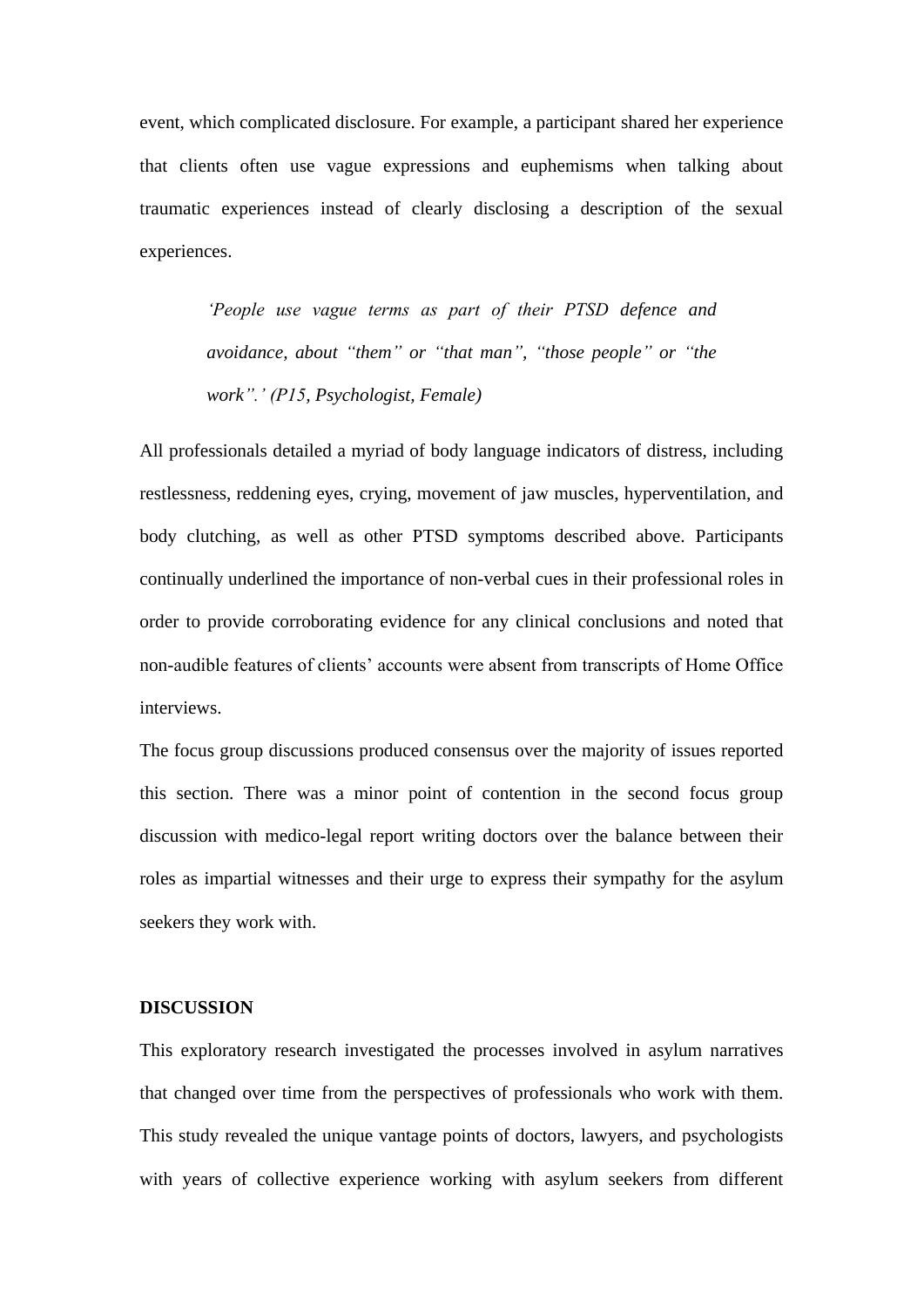countries with different types of asylum claims, in professional relationships ranging from singular interviews to long term therapeutic work.

One of the key findings of this research is that, according to participants in this study, asylum seekers may sometimes select what information to disclose based on their perceptions of its pertinence to the particular interview or interviewer. This is particularly significant given that asylum seekers are interviewed by a range of different professionals, and suggests they make decisions about what information to share with each professional. Most participants conveyed that the time to build rapport with asylum seekers they interviewed was directly related to the level of disclosure they subsequently received from the asylum seekers due to the development of a trusting relationship. The different professional standpoints and the difference in time available to participants, such as the length of the interview, the number of appointments, and the duration of the professional relationship, impacted the kind of information disclosed to them. The findings suggest that any expectation that asylum seekers make full disclosures of their past experiences is unrealistic because disclosure is a prolonged process which often cannot be achieved in a singular interview. Similarly, expectations around the accuracy of detail in a narrative, or consistency over time, are incompatible with the processes of human memory, particularly that of individuals suffering from PTSD. Participants mentioned additional factors that contribute to narrative dilemmas experienced by the asylum seekers they worked with, which are in line with previous studies on the impact of the interview environment including physical features of the room, the gender of the interviewer and role of interpreters, as well as interviewer expectations of emotional congruence from asylum seekers<sup>17,18,19,20,21,22,23</sup>. However, as our study focused on professionals' perceptions of the decision-making processes that drove some asylum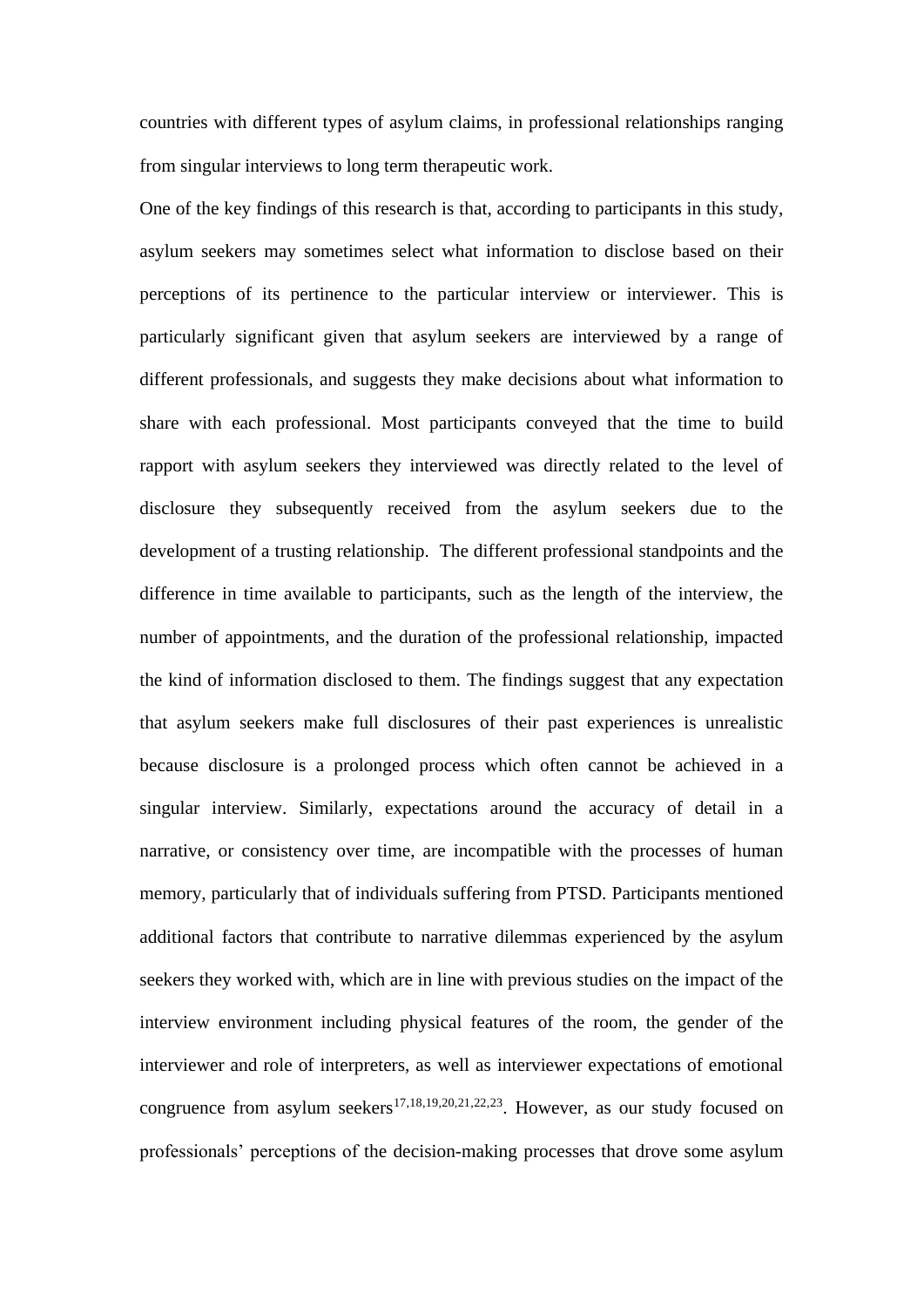seekers' disclosures, we chose to focus on the types of dilemmas and their relationship with asylum seekers' traumatic past experiences.

This is a small sample study, whose results cannot be generalized. Furthermore, interviews did not follow an identical format, due to adjustments made to accommodate individual participants' time constraints, which may affect the content of the interviews. As this study adopted Braun and Clarke's reflexive thematic analysis method<sup>13</sup>, a collaborative approach was taken that focused away from coding consistency, towards a nuanced reading of interview data.

A limitation of this study is that majority of the participants were white British, and future research in this area should endeavour to recruit a more diverse sample, which would additionally allow another layer of analysis, i.e. the relationship between professionals' ethnicity and asylum seekers' disclosures.

Overall our findings demonstrate that it is potentially unrealistic to expect that asylum seekers will be able to disclose their past experiences in a complete manner to professionals, particularly in a single interview. It also highlights that there are a number of dilemmas that can affect asylum seekers' decisions around disclosure to professionals interviewing them, which are closely connected to their past traumatic experiences, present strong emotions about stigma and repercussions, and ongoing difficulties navigating the asylum process in the UK.

The scarcity of clear and accessible information about the procedures of asylum adjudication in the  $UK<sup>24</sup>$  renders asylum seekers susceptible to unhelpful advice from well-meaning friends or instructions from controllers, as conveyed by participants who reported incidents where asylum seekers had altered or fabricated elements of their narratives as a result of the advice from friends or instructions controllers. This demonstrates the need to interrogate what appears to be a 'choice' on the part of the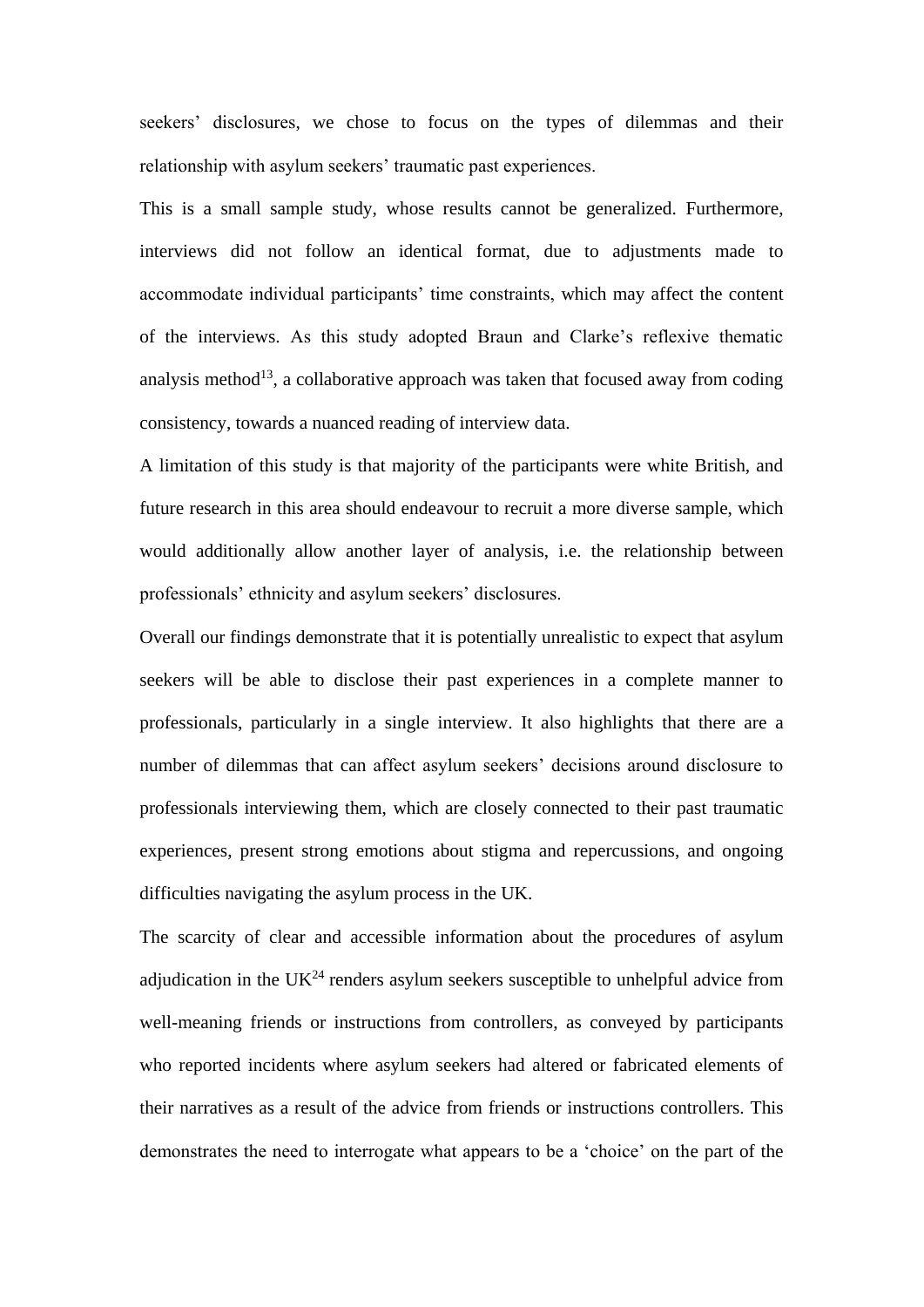asylum seeker to disclose or not disclose information, when in fact this may be a distressing dilemma arising out of trauma, fear, and the control exercised by others such as traffickers, or due to misinformation or misunderstanding about what is 'best' for their asylum case.

Participants considered that the experiences of asylum seekers who had been survivors of trafficking or modern slavery, sexual trauma, captivity in detention or prison, torture, and childhood traumas impacted negatively on their ability to discuss their past experiences openly. Such experiences were thought to render such individuals intimidated, devoid of power, mistrustful and suspicious. Our findings also suggest that details of traumatic events were sometimes not revealed to participants, that on occasion traumatic events were revealed gradually over the course of a trusting professional relationship or following the perceived safety of successfully being granted leave to remain in the UK. These changes were seen by the professionals as a means by which asylum seekers exercised control over which aspects of their narrative they would share, and by doing so tried to regain some of the control that had been taken away from them when they had been subjected to abuse and torture in the past. Psychologists, psychiatrists and psychotherapeutic workers who had a professional understanding of the psychological needs of asylum seekers conveyed the importance of paying attention to the coherence between symptoms and the content of narratives to identify if presentation of symptoms was a result of their traumatic experiences or a misguided way of eliciting the help they felt they needed.

It is important to note that all participants spoke about the impact of fragmented trauma memories, which were said to lead to gaps in oral histories, leading to dislocated narratives and inconsistent accounts. These inconsistencies are sometimes cited as a reason for refusal in letters from the Home Office<sup>25</sup>. Notably, a hostile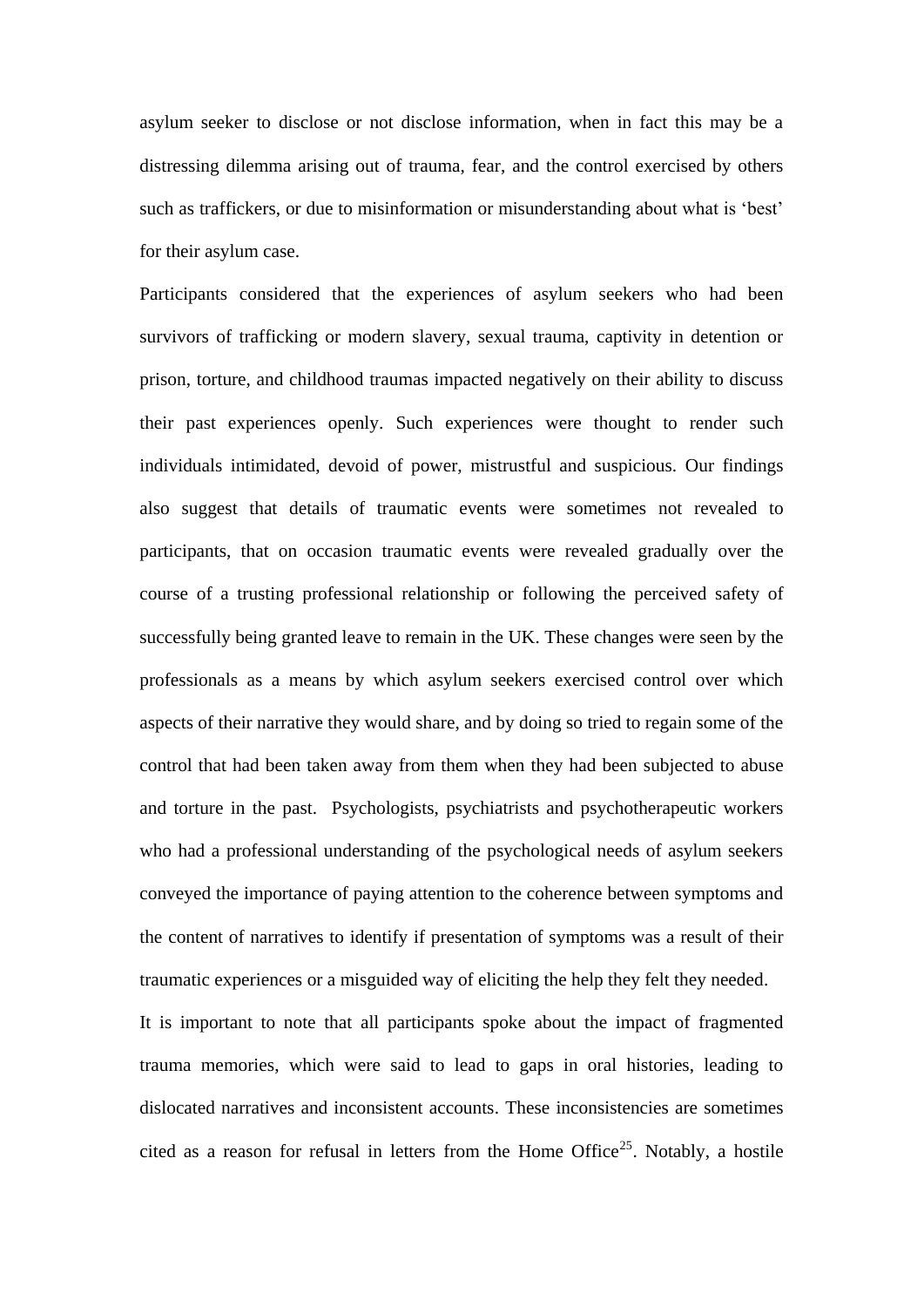asylum system and its 'culture of disbelief' was cited as a further source of trauma for some asylum seekers who experienced anxieties as they anticipated being disbelieved or discredited, which supports recent literature on the effects of immigration detention<sup>26,27</sup>.

Our findings have a number of practical implications for professionals who interview asylum seekers, policymakers, and researchers.

- a) The participants involved in this study conveyed that professionals conducting interviews can take measures to understand the process of disclosure in its complexity with the aim of making the interview environment conducive to gaining asylum seekers' trust and making them feel relaxed enough to disclose their full history. Participants recounted that certain individuals looked upon the notion of confidentiality with suspicion, or found it difficult to disclose sensitive personal information in front of professionals or interpreters from their own country and preferred instead to speak with foreign professionals. These are important factors to be considered when setting up an interview that requires disclosure of sensitive personal information. Participants' recommendations include considering in advance, and where possible adjusting features of the interview setting to suit the specific needs of clients, such as lighting, noise levels, as well as the gender of the interviewer or interpreter, increasing interviewer awareness of PTSD symptomatology and incorporating non-verbal information shared by the client, such as signs of distress or symptoms of PTSD, into interview notes.
- b) Participants conveyed that professionals working with asylum seekers should treat them as individuals rather than a category of people, and engage with their individual needs and dilemmas in a non-judgmental manner. Participants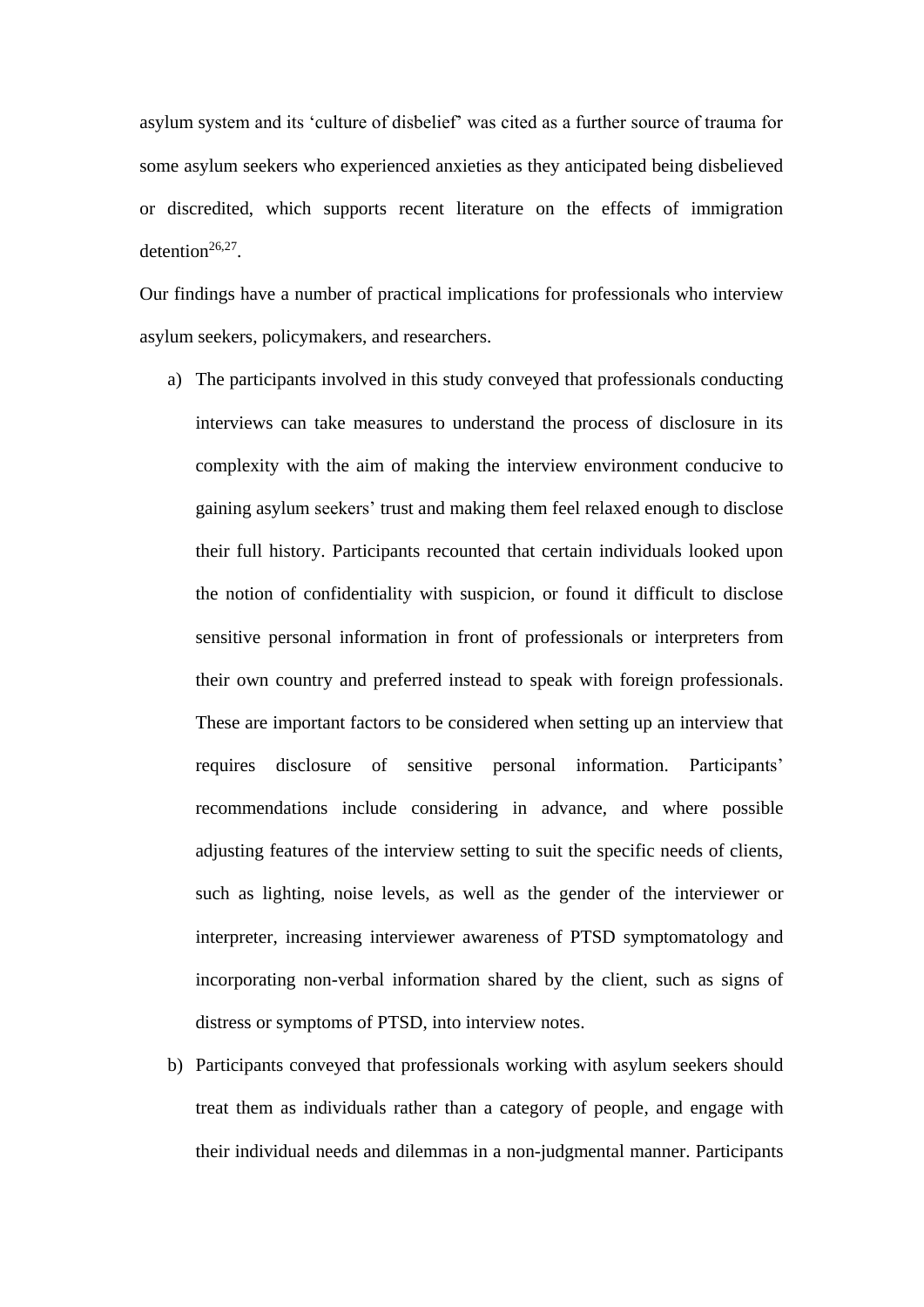in our study explained that they perceived it is their task to understand and clarify the content of narratives and the reasons for any inconsistencies, in order to place the narratives in the context of the individual's asylum claim. This is indicative of a broader structural issue relating to the asylum interview, which by requiring an individual to produce a narrative that is continuously consistent, places more emphasis on synthesizing often traumatic histories into a coherent format, rather than addressing the health and welfare needs relating to these traumas.

c) We also recommend that future research needs to focus specifically on the experiences and opinions of asylum seekers, and seek their perspective on the issues that influenced any changes in their accounts over time.

## **AUTHORS:**

## **1. Paaras Abbas**

MA Medical Anthropology Researcher, Helen Bamber Foundation Research Administrator and MRes Anthropology, Department of Anthropology, Goldsmiths University of London London, United Kingdom

## **2. Martha von Werthern**

MSc Child and Adolescent Mental Health Research coordinator, Helen Bamber Foundation

Trainee Clinical Psychologist, University College London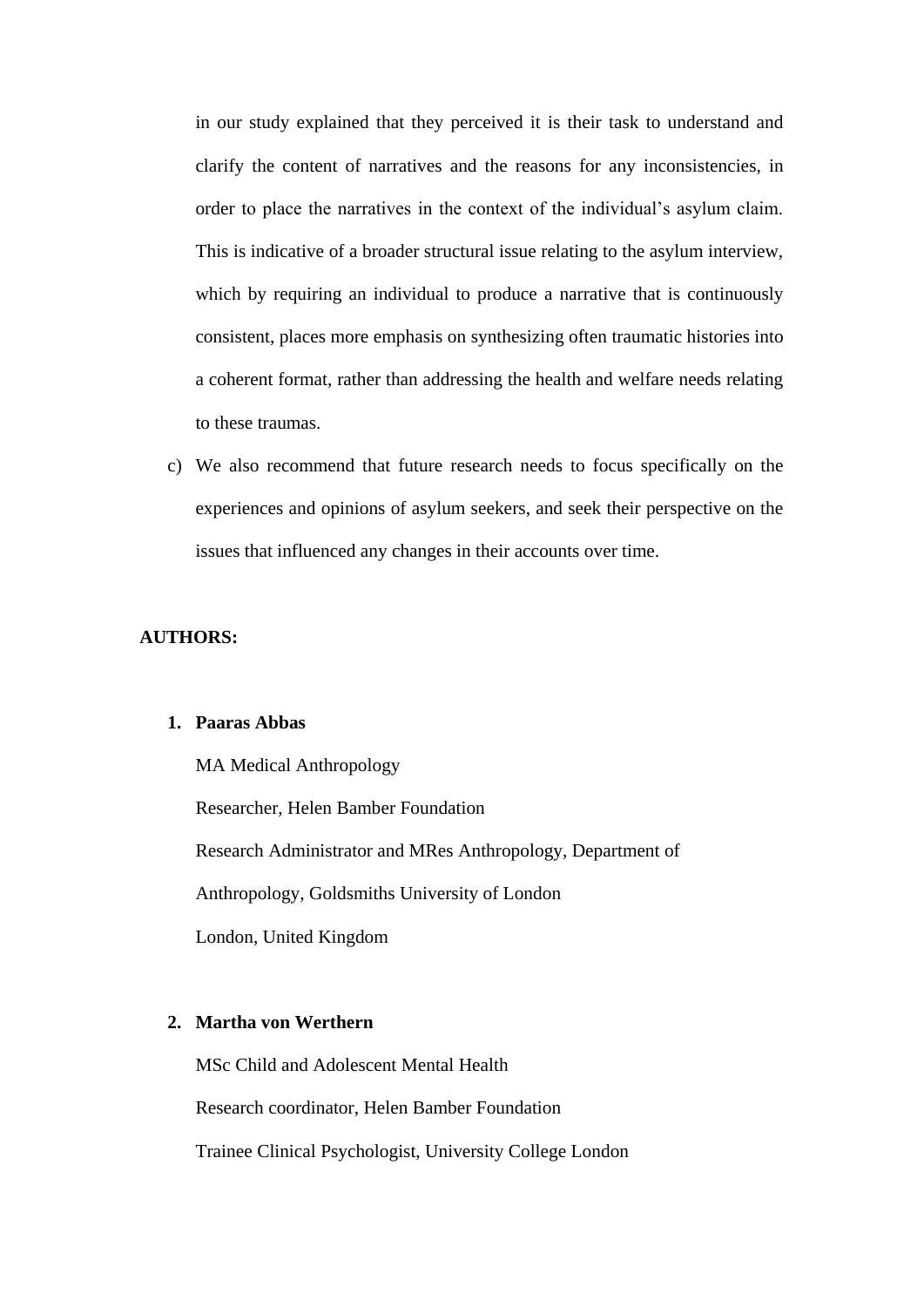London, United Kingdom

## **3. Cornelius Katona (corresponding author)**

MD FRCPsych

Medical Director, Helen Bamber Foundation

Professor of Psychiatry, University College London

London, United Kingdom

Address: Helen Bamber Foundation, Bruges Place, 15-20 Baynes Street,

London NW1 0TF, United Kingdom

Email: [cornelius@helenbamber.org](mailto:cornelius@helenbamber.org)

## **4. Yeree Woo**

MA Conflict Analysis and Reconciliation

Researcher, Helen Bamber Foundation

London, United Kingdom

# **5. Francesca Brady**

D.Clin.Psy.

Clinical Psychologist, Helen Bamber Foundation and Woodfield Trauma

Service, Central and North West London NHS Foundation Trust.

London, United Kingdom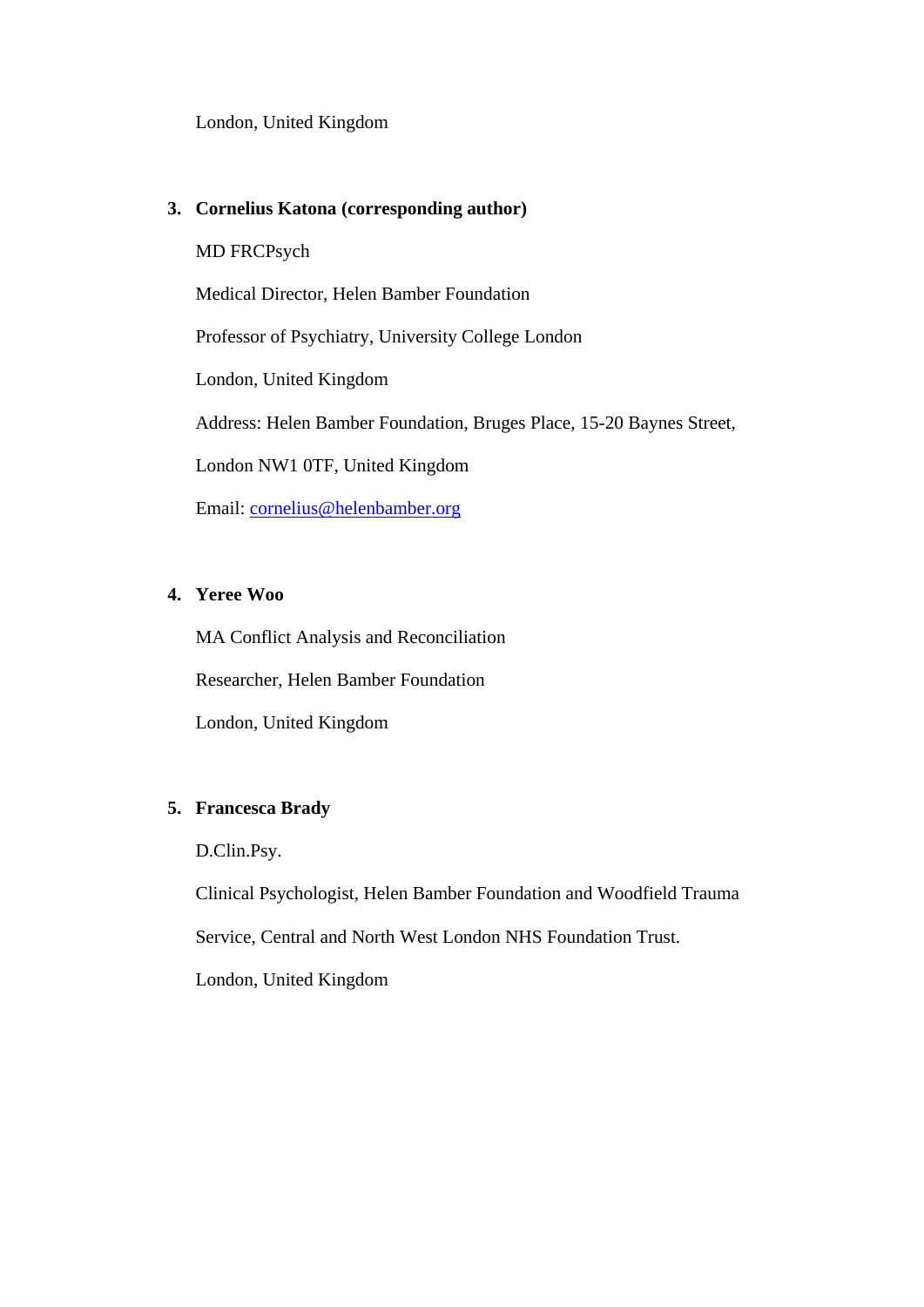# **Required Statements:**

## **Declaration of Interest**

Paaras Abbas reports grants from Oak Foundation, during the conduct of the study. Martha von Werthern reports grants from Oak Foundation, during the conduct of the study.

Cornelius Katona reports grants from Oak Foundation, during the conduct of the study; and is the Royal College of Psychiatrists Lead on Refugee and Asylum Mental Health.

Francesca Brady reports grants from Oak Foundation, during the conduct of the study. Yeree Woo has nothing to disclose.

## **Funding**

This work was supported by a research grant to the Helen Bamber Foundation from the Oak Foundation (Grant number: OCAY-15-286).

## **Acknowledgements**

We are grateful to the individuals who agreed to share their experiences with us. We would like to thank Dr Stuart Turner, Professor Jonathan Smith and Dr Nick Midgely for their guidance.

## **Author Contribution**

1. Paaras Abbas

Responsibilities included study and interview material design, recruitment of participants, data collection by conducting interviews, data analysis, drafting manuscript, reviewing multiple manuscripts and approval of final version for submission. Author agrees to be accountable for all aspects of the work.

## 2. Martha Von Werthern

Responsibilities included data analysis and interpretation, drafting manuscript, reviewing multiple manuscripts and approval of final version for submission. Author agrees to be accountable for all aspects of the work.

## 3. Cornelius Katona

Responsibilities included initial development of the study concept, supervision of study including design of interview and data analysis, review of multiple manuscript drafts and approval of final version for submission. Author agrees to be accountable for all aspects of the work.

## 4. Yeree Woo

Responsibilities included data analysis, drafting manuscript, and final approval for publication. Author agrees to be accountable for all aspects of the work.

## 5. Francesca Brady

Responsibilities included supervision of study including design of interview and data analysis, review of multiple manuscript drafts and approval of final version for submission. Author agrees to be accountable for all aspects of the work.

## **Data Availability**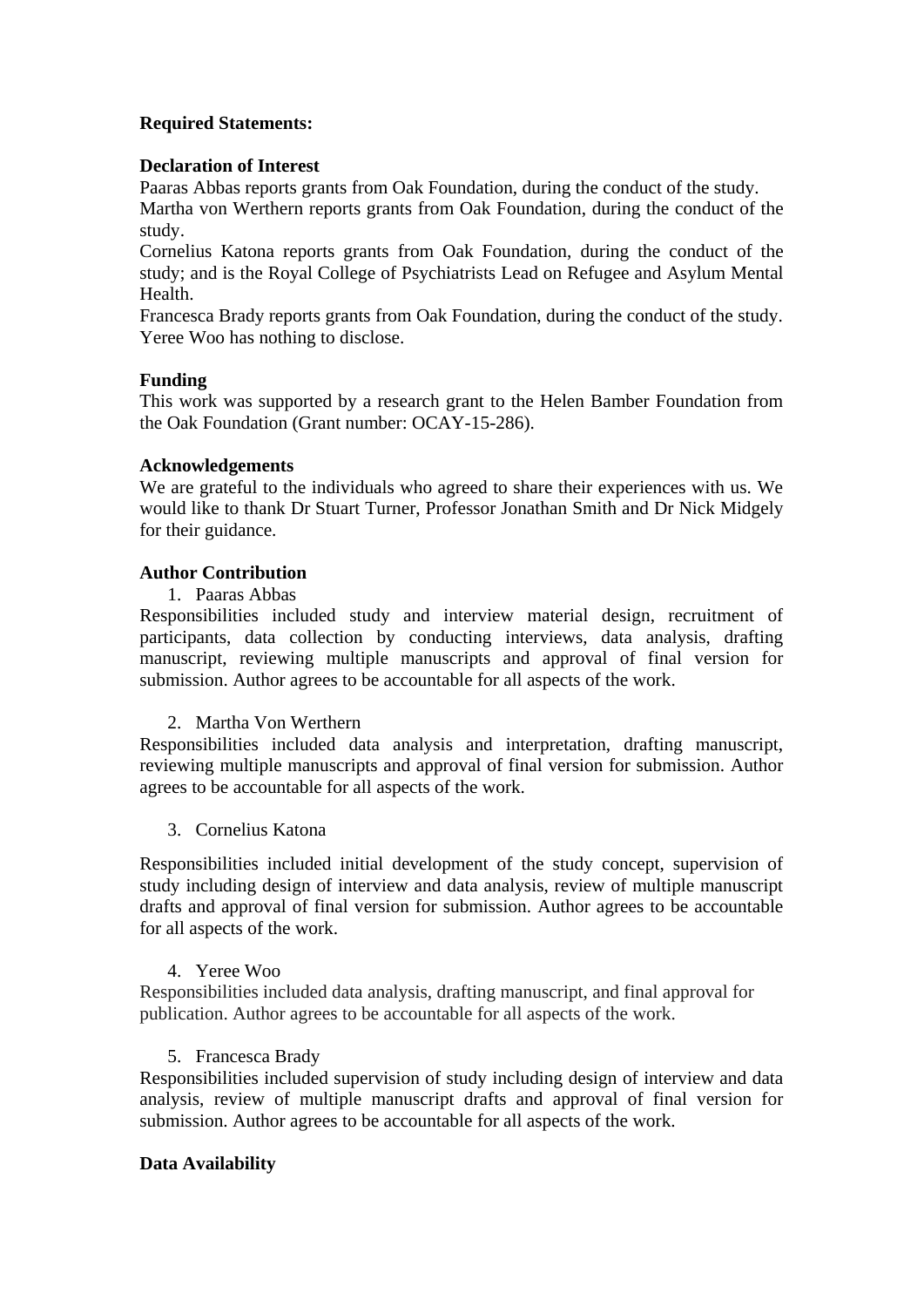All authors had access to the study data (i.e. recordings and transcripts) for the purpose of analysis and interpretation. Access is on-going until publication is completed.

## **Relevance statement**

Asylum seekers and refugees have high rates of mental illness, reflecting the complex interplay between cultural factors and the effect of trauma. Many asylum seekers are referred to psychiatrists both for clinical purposes and in the context of preparation of expert reports. Psychiatric assessments involve elicitation of trauma narratives. Understanding of the processes affecting asylum seekers' abilities to narrate their past experiences and the dilemmas they face in doing so is crucial to ensuring the quality of such assessments.

## **REFERENCES**

<u>.</u>

<sup>1</sup> UN General Assembly, *Convention Relating to the Status of Refugees*, 28 July 1951, United Nations, Treaty Series, vol. 189, p. 137, available at: https://www.refworld.org/docid/3be01b964.html [accessed 17 February 2020]

<sup>2</sup> United Nations High Commissioner for Refugees [https://www.unhcr.org/uk/asylum](https://www.unhcr.org/uk/asylum-seekers.html)[seekers.html](https://www.unhcr.org/uk/asylum-seekers.html)

<sup>3</sup> [https://www.gov.uk/government/publications/immigration-statistics-year-ending](https://www.gov.uk/government/publications/immigration-statistics-year-ending-june-2018/summary-of-latest-statistics)[june-2018/summary-of-latest-statistics.](https://www.gov.uk/government/publications/immigration-statistics-year-ending-june-2018/summary-of-latest-statistics) Last accessed 9 July 2019.

<sup>4</sup> Trueman T. Reasons for refusal: an audit of 200 refusals of Ethiopian asylumseekers in England. Journal of Immigration, Asylum and Nationality Law. 2009;23(3):281- 308.

<sup>5</sup> Fazel M, Wheeler J, Danesh J. Prevalence of serious mental disorder in 7000 refugees resettled in western countries: a systematic review. The Lancet. 2005 Apr 9;365(9467):1309-14.

<sup>6</sup> Brewin CR, Dalgleish T, Joseph S. A dual representation theory of posttraumatic stress disorder. Psychological Review. 1996 Oct;103(4):670

<sup>7</sup> Bognor D. *What prevents refugees and asylum seekers exposed to violence from disclosing trauma?* (Doctoral dissertation, University of London).

<sup>8</sup> Bögner D, Brewin C, Herlihy J. Refugees' experiences of Home Office interviews: A qualitative study on the disclosure of sensitive personal information. Journal of Ethnic and Migration Studies. 2010 Mar 1;36(3):519-35.

<sup>9</sup> Beneduce R. The moral economy of lying: Subjectcraft, narrative capital, and uncertainty in the politics of asylum. Medical Anthropology. 2015 Nov 2;34(6):551- 71.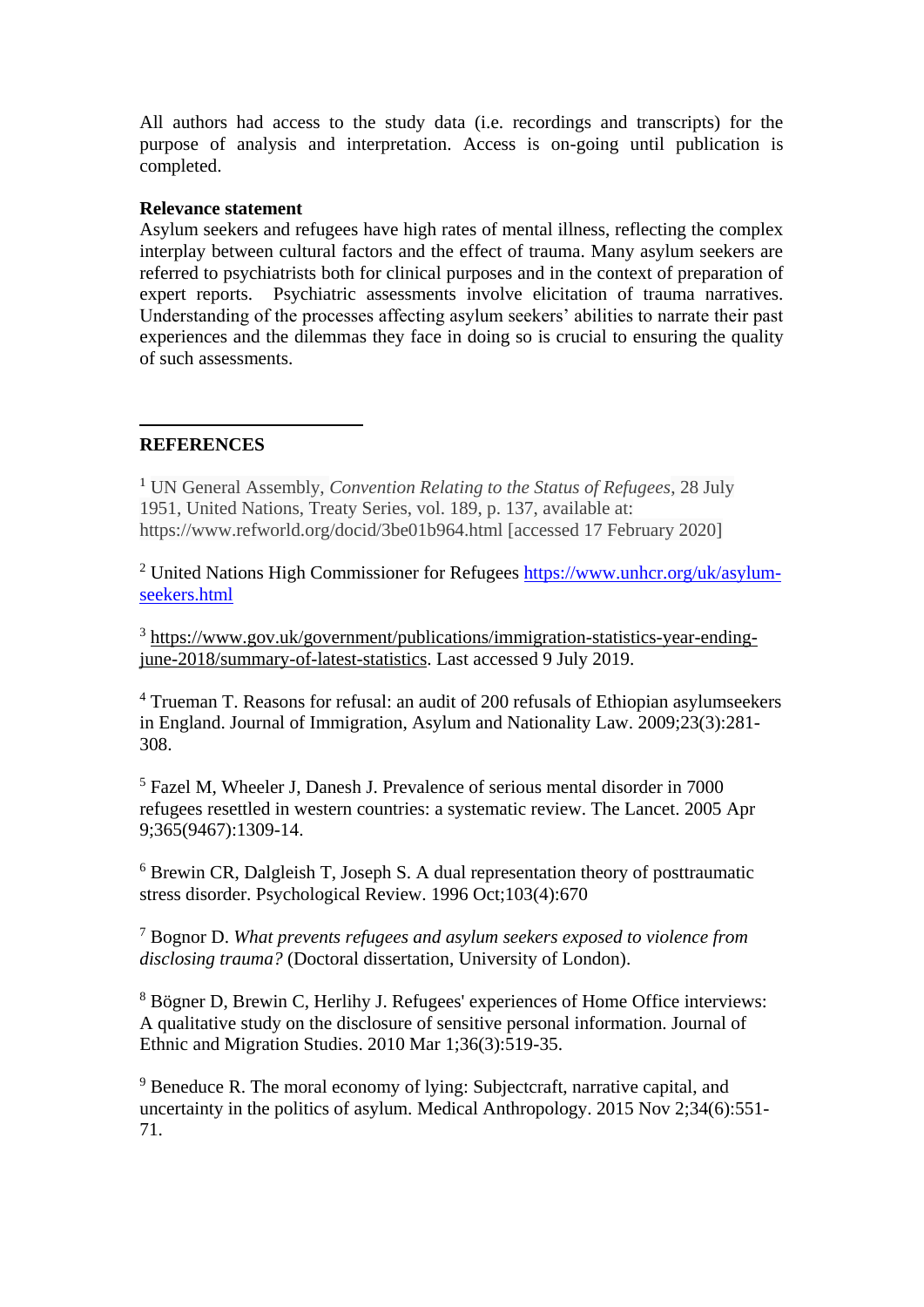<u>.</u>  $10$  Smith JA, editor. Qualitative psychology: A practical guide to research methods. Sage; 2015 Apr 21.

 $11$  Braun V, Clarke V. Using thematic analysis in psychology. Qualitative Research in Psychology. 2006 Jan 1;3(2):77-101.

 $12$  Ibid.

<sup>13</sup> Braun, Virginia, and Victoria Clarke. "Reflecting on reflexive thematic analysis." *Qualitative Research in Sport, Exercise and Health* 11.4 (2019): 589-597.

<sup>14</sup> See OSCE report 2013: [https://www.osce.org/cthb/103085?download=true.](https://www.osce.org/cthb/103085?download=true) Last accessed 17 July 2019.

<sup>15</sup> American Psychiatric Association. Diagnostic and statistical manual of mental disorders (DSM-5®). American Psychiatric Pub; 2013 May 22.

<sup>16</sup> Brewin CR, Dalgleish T, Joseph S. A dual representation theory of posttraumatic stress disorder. Psychological Review. 1996 Oct;103(4):670

<sup>17</sup> Bögner D, Herlihy J, Brewin CR. Impact of sexual violence on disclosure during Home Office interviews. The British Journal of Psychiatry. 2007 Jul;191(1):75-81

<sup>18</sup> Herlihy J, Turner SW. The psychology of seeking protection. International Journal of Refugee Law. 2009 Apr 6;21(2):171-92.

<sup>19</sup> Herlihy J, Jobson L, Turner S. Just tell us what happened to you: Autobiographical memory and seeking asylum. Applied Cognitive Psychology. 2012 Sep;26(5):661-76

<sup>20</sup> Bennett C, Thomas F. Seeking asylum in the UK: lesbian perspectives. Forced Migration Review. 2013 Apr 5(42).

<sup>21</sup> Rogers H, Fox S, Herlihy J. The importance of looking credible: The impact of the behavioural sequelae of post-traumatic stress disorder on the credibility of asylum seekers. Psychology, Crime & Law. 2015 Feb 7;21(2):139-55.

<sup>22</sup> Beneduce R. The moral economy of lying: Subjectcraft, narrative capital, and uncertainty in the politics of asylum. Medical Anthropology. 2015 Nov 2;34(6):551- 71.

<sup>23</sup> Gill N, Good A, editors. Asylum Determination in Europe: Ethnographic Perspectives. Springer; 2018.

 $24$  Ibid.

<sup>25</sup> Trueman T. Reasons for refusal: an audit of 200 refusals of Ethiopian asylumseekers in England. Journal of Immigration, Asylum and Nationality Law. 2009;23(3):281-308.